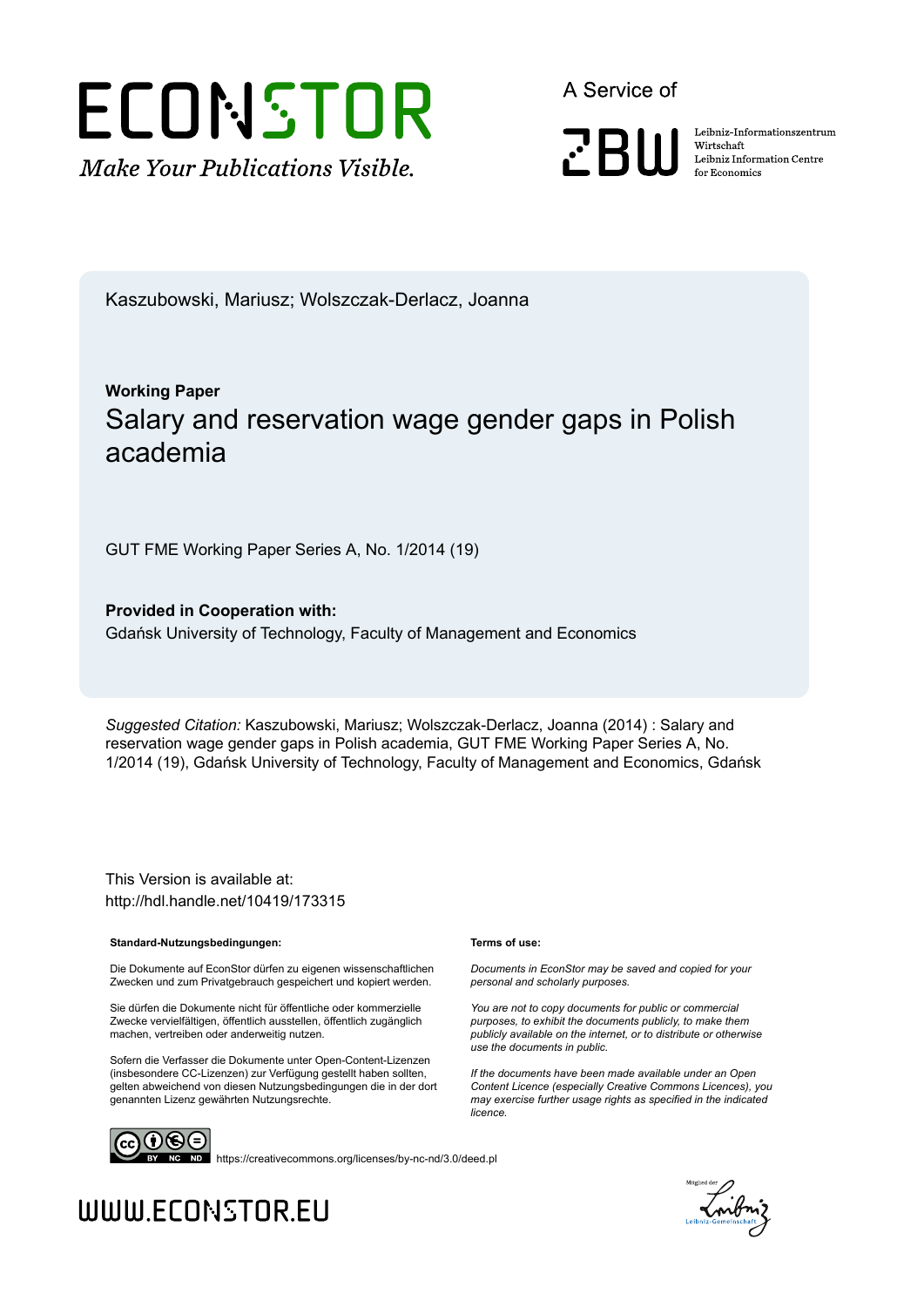

# **SALARY AND RESERVATION WAGE GENDER GAPS IN POLISH ACADEMIA**

**Mariusz Kaszubowski\* & Joanna Wolszczak-Derlacz\*\***

**GUT Faculty of Management and Economics**

**Working Paper Series A (Economics, Management, Statistics)**

**No.1/2014 (19)**

**January 2014**

\*Gdansk University of Technology, Faculty of Management and Economics, mkaszubo@zie.pg.gda.pl \*\*Gdansk University of Technology, Faculty of Management and Economics, jwo@zie.pg.gda.pl (corresponding author)



You created this PDF from an application that is not licensed to print to novaPDF printer ([http://www.novapdf.com\)](http://www.novapdf.com)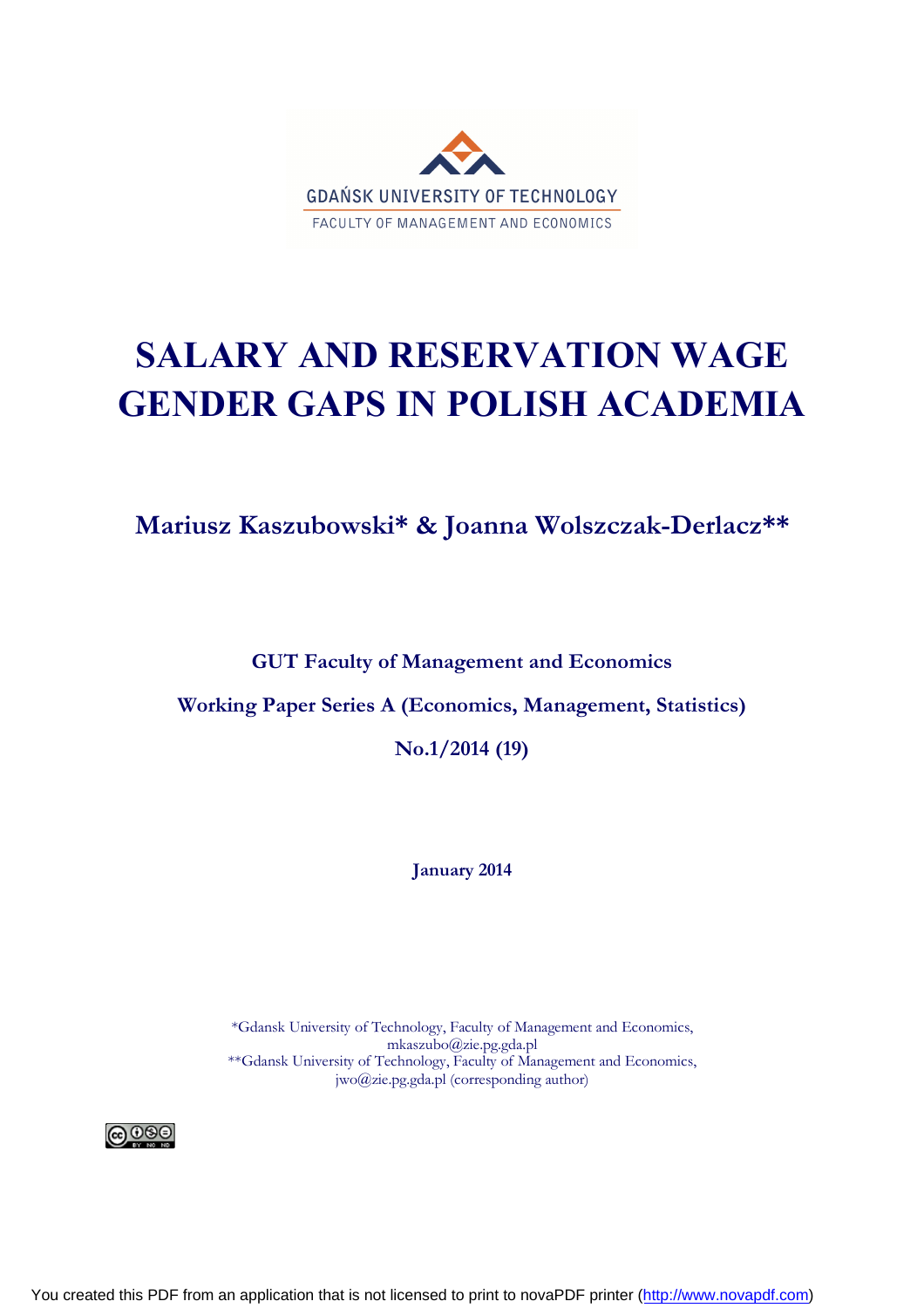# **Salary and reservation wage gender gaps in Polish academia**

Mariusz Kaszubowski\* & Joanna Wolszczak-Derlacz\*\*

#### **Abstract**

By using unique web-survey data, this paper assesses the gender wage gap in Polish academia. We conduct a detailed study of the gender gap considering monthly salaries and reservation wages. The study involves regression analysis, Oaxaca-Blinder decomposition of mean wage differentials and decomposition of differences in distributions using quantile regression. The results from the Oaxaca-Blinder wage decomposition imply that differences in total salary are mostly due to academic rank. For reservation wages there is evidence of a mean residual gap of 10%. In addition, both differences in raw salary and the reservation wage between females and males are more pronounced at the top of the distribution.

*JEL: J16, J31, J71*

#### *Keywords: gender wage gap, reservation wage, higher education*

\* Gdansk University of Technology, Faculty of Management and Economics, Narutowicza 11/12, 80-233 Gdansk, Poland.

\*\* Gdansk University of Technology, Faculty of Management and Economics, Narutowicza 11/12, 80-233 Gdansk, Poland (corresponding author: jwo@zie.pg.gda.pl). Joanna acknowledges the support of the (Polish) National Science Centre (project: "Gender wage discrimination: size, determinants and consequences - an analysis of sectoral wage differences in OECD countries", No. DEC-2011/01/B/HS4/04809). Part of the paper was written when Joanna was a visiting scholar at University of California, Berkeley where she conducted the research under the programme of the Polish Ministry of Science and Higher Education "Mobility Plus".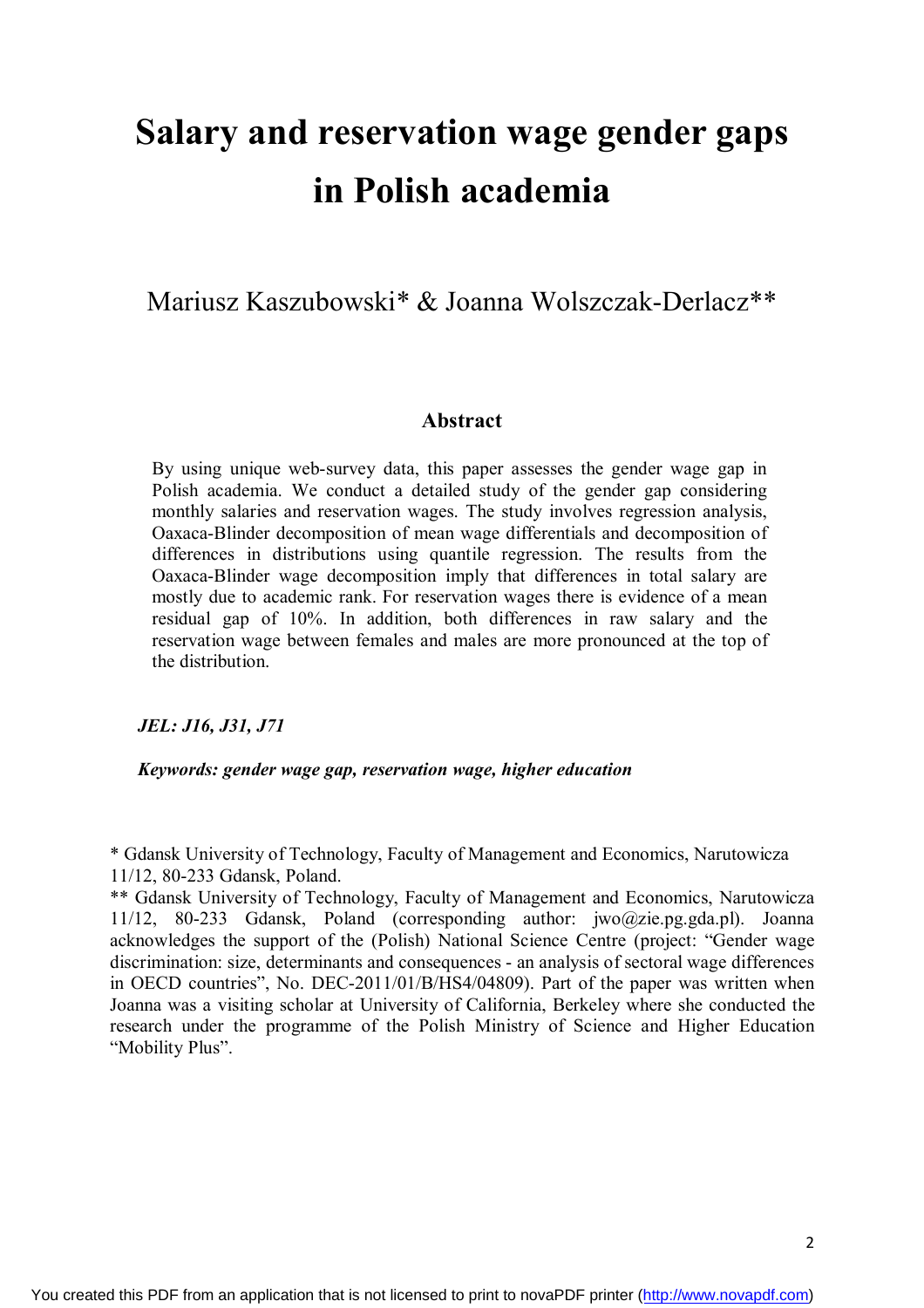### **1. Introduction**

 $\ddot{\phantom{a}}$ 

Inequalities in wages paid to females and males with the same characteristics (age, education, skills etc.) are the basic outcome of labour market discrimination (Berik et al. 2009). The problem of gender wage discrimination is not limited to workers with a low education level and neither is it restricted to low income countries (Wolszczak-Derlacz, 2013).

In this paper we focuses on the specific labour market of the higher education sector (HES). Analysis of the HES can serve as a natural experiment to test discrimination in welleducated occupations (all employees have a higher degree) and has the advantage that there is a clear indicator of promotion (academic rank) and productivity is measurable (publications) (Blackaby, 2005).

With this in mind, we use unique web-survey data to perform one of the first detailed studies of the salary and reservation wage gender gap in Polish academia. The pay scheme in Polish public universities is based on a national salary scale with salary brackets for each academic position.<sup>1</sup> In general, salaries paid at Polish higher education institutions (HEIs) are extremely uncompetitive<sup>2</sup> and as a result members of the academic staff teach additional hours in their university or have a second job at another university (usually private ones) or outside the education sector. Holding two jobs at the same time lowers the standard of the work performed and is a main concern in Polish academia nowadays (Wolszczak-Derlacz, Parteka 2010).

As far as gender discrimination is concerned, equal pay for women for work of equal value is guaranteed both by Polish legislation and EU law.<sup>3</sup> Nevertheless, as universities in Poland are non-profit organisations they may be more prone to discrimination. Additionally, it is has been pointed out that females might be less aggressive in asking for pay rises and their

<sup>1</sup> Calculated as a percentage of a base amount stated in the official Budget Act, which changes every year. The minimum salaries for each academic position are centrally regulated in Article 151 of the 27 July 2005 Act on Higher Education and the Ministry of Science and Higher Education (MSHE) regulation of 5 October 2011 (Journal of Laws No. 243, item 1447).

<sup>2</sup> Salaries paid at Polish HEIs are uncompetitive both from the national and international perspective. For example, according to aggregate statistics from Eurostat, the mean monthly earnings in Poland in 2010 for services in the total economy were  $\epsilon$ 812 but only  $\epsilon$ 786 for the education sector, while the average in the EU27 for the education sector was  $\epsilon$ 2441 and, e.g., in Germany  $\epsilon$ 3405.

<sup>&</sup>lt;sup>3</sup> In EU member states and candidate countries, legislation on equal pay is mandatory. According to Article 11 of The Polish Labour Code, any direct or indirect discrimination in employment, particular based on gender, age, disability, race, religion, nationality, political preferences, trade union membership, ethnic origin, religion, sexual orientation, or type of employment contract (temporary versus permanent; full-time versus part-time) is prohibited.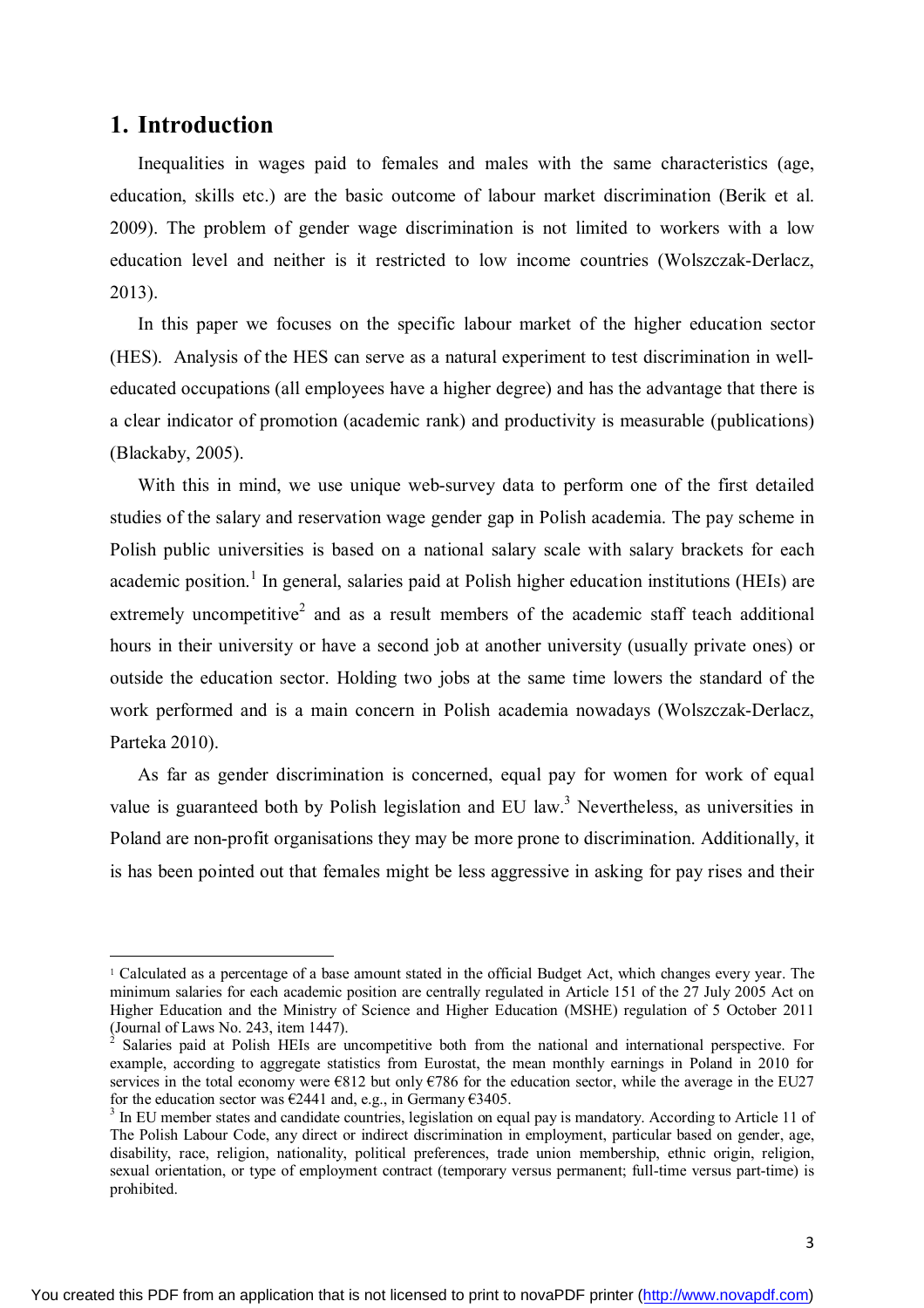potentially lower reservation wage could have an impact on their factual level of salary relative to their male counterparts (Brown et al., 2011).

The remainder of this paper is structured as follows: in Section 2, we present the theoretical basis of our investigation, together with a literature review. In Section 3, we conduct a detailed examination of the salary and reservation wage gender gap. We start with descriptive statistics, and then move on to earnings regressions both for our pooled sample and with separate estimations for females and males, the starting point being an Oaxaca-Blinder decomposition of mean wage differentials. The empirical analysis is completed with a decomposition of the differences in distributions using quantile regression. Our conclusions, together with policy implications and suggestions for future studies are presented in Section 4.

Our main findings are the following: (i) on average, raw earnings (basic salary, additional salary) and reservation wages are higher for males in Polish academia; (ii) the differences in total salary are mostly due to academic rank; (iii) the unexplained part (discrimination component) is between ranks; within ranks this disappears; (iv) for reservation wages there is evidence of a mean residual gap of 10%; (v) both the differences in raw salary and reservation wage between females and males are more pronounced at the top of the distribution.

Our analysis has straightforward policy implications. The results indicate that rigid pay scale seems to be a successful tool in eliminating a gender salary gap. Additionally, our analysis of the reservation wage gap can be useful for establishing salaries at particular levels to guarantee that members of academic staff in Poland need hold only one contract.

## **2. Theoretical background and literature review**

The classical theory of wage discrimination is based on Becker's (1971) model, in which a gender wage gap occurs as a result of employers' taste for discrimination – employers are willing to pay more for marginal productivity differences due to their preferences. According to this approach, in a competitive market discrimination will not persist as it is costly to employers. However, when the market is not competitive wage discrimination can remain. The main arguments put forward concerning the academic labour market are connected with the monopsonistic power of HEI employers, lower female job mobility (Ransom 1993) and discrimination against female promotion resulting in crowding of women in the lower ranks (Ward, 2001). Johnson and Stafford (1974) explain the gender salary gap in US academia by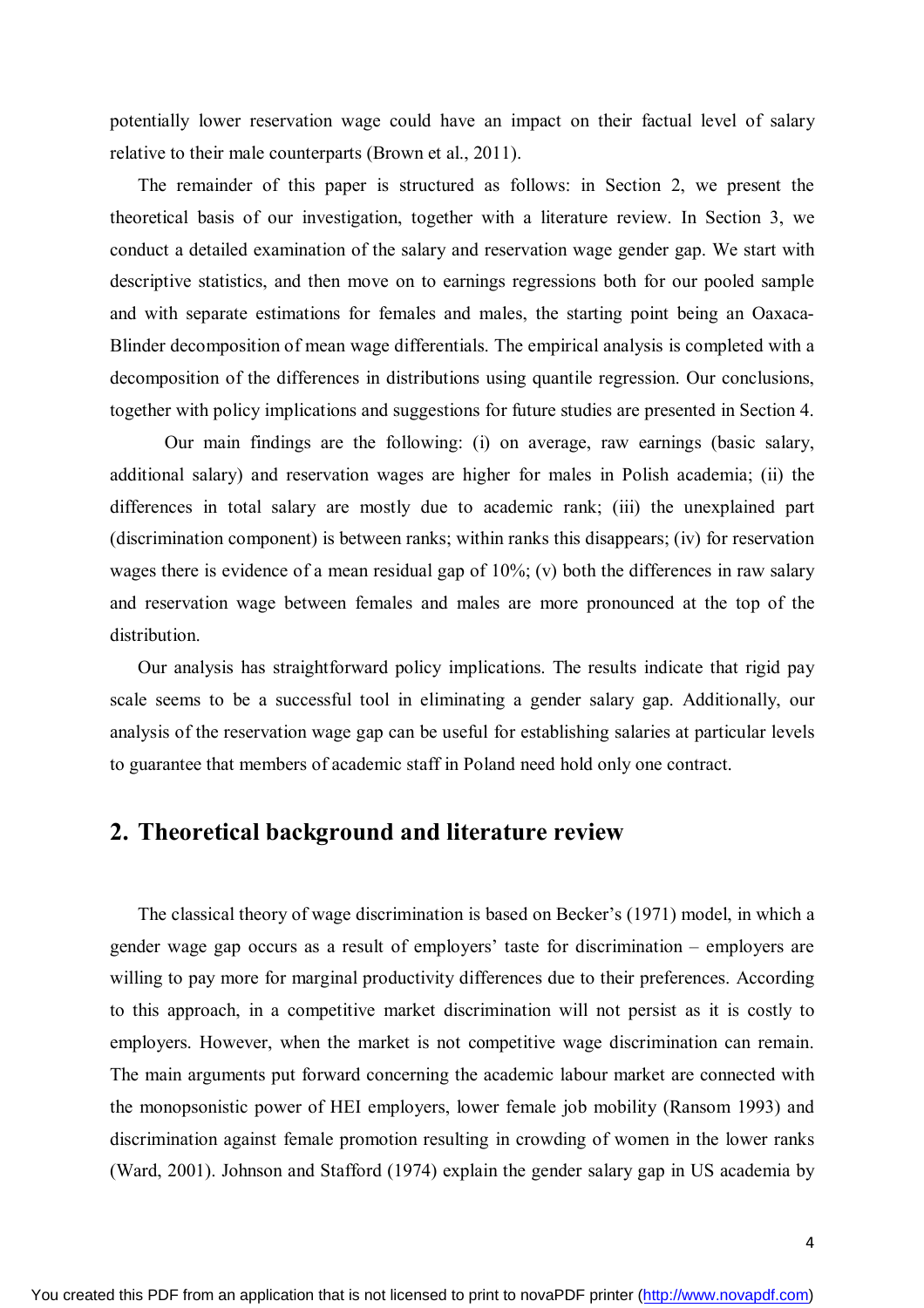the amount of household work which is done by women at the expense of academic activities and females' time out of the labour force, e.g. due to maternity leave and childbearing. However, Takahashi and Takahashi 2011 do not confirm that household work is the source of the gender wage gap in Japanese HEIs. Additionally, Blackaby et al. (2005) in their study of UK academics found a gender promotion gap and within-rank gap, and explain the phenomena with the role of outside offers: men receive more outside offers than women of comparable ability and gain higher pay increases in response to outside offers.

The problem of the gender wage gap has been most thoroughly analysed in the US and UK higher education sectors. Among others, the US academia gender wage gap has been studied by Burke et al. (2005), Ehrenberg at al. (2006), Ginther (2003), Monks and Robinson (2000) and Toutkoushian (1998). For UK academia, research has been done by Blackaby et al. (2005) and Ward (2000). Finally, Moore et al. (2007) conduct a comparison of the gender wage gap between US and UK HEIs. They found that rewards for research are more immediate and direct in the United States but payoffs to experience and seniority are greater in the United Kingdom. Additionally, equality in Scandinavian academia has been questioned by Healy and Seierstad (2012). Recently, some more exotic countries have also been examined (e.g. China by Congbin at al. (2010), Japan by Takahashi and Takahashi, (2011) and Taiwan by Lin (2010 )).

To the best of our knowledge the problem has not yet been analysed for Polish academia.<sup>4</sup> In terms of empirical analysis, previous studies have consistently reported that women are on average paid less than men in the academic labour market, with the unexplained part of wage differentials (the discrimination component) constituting up to  $10\%$ <sup>5</sup>

One of the crucial questions in the literature on the gender wage gap in academia is whether discrimination occurs within ranks or is a result of barriers to female promotion. The existence of a gender salary gap within ranks (proved, e.g., by a significant gender coefficient in earnings regressions when rank is controlled for) is confirmed by Blackaby et al. (2005) and Takahashi and Takahashi (2011), among others. In contrast, Ginther and Hayes (2003) find negligible gender salary differences within rank, but substantial differences in rank

 $\ddot{\phantom{a}}$ 

<sup>&</sup>lt;sup>4</sup> The gender wage gap in Poland has been analysed by Adamchik and Bedi (2003), Grajek (2003), Newell and Socha (2005), Ruzik and Rokicka (2010), Cieślik and Rokicki (2013) among others, but without looking directly at the gap in the higher education sector.

 $5 A$  direct comparison between studies is difficult due to the use of different datasets describing the academic labour market in distinct countries, different estimation methods, and different explanatory variables. For example, for the US academic labour market, Toutkoushian (1998) reports an unexplained wage gap between men and women between 7% and 10%, Ginther (2003) attributes 6% of the gap in total salary to discrimination, Burke et al. (2005) put the figure at 10.5%, and Toumanoff (2005) finds an unexplained and statistically significant differential in salary between men and women between 2.9% and 8.4%.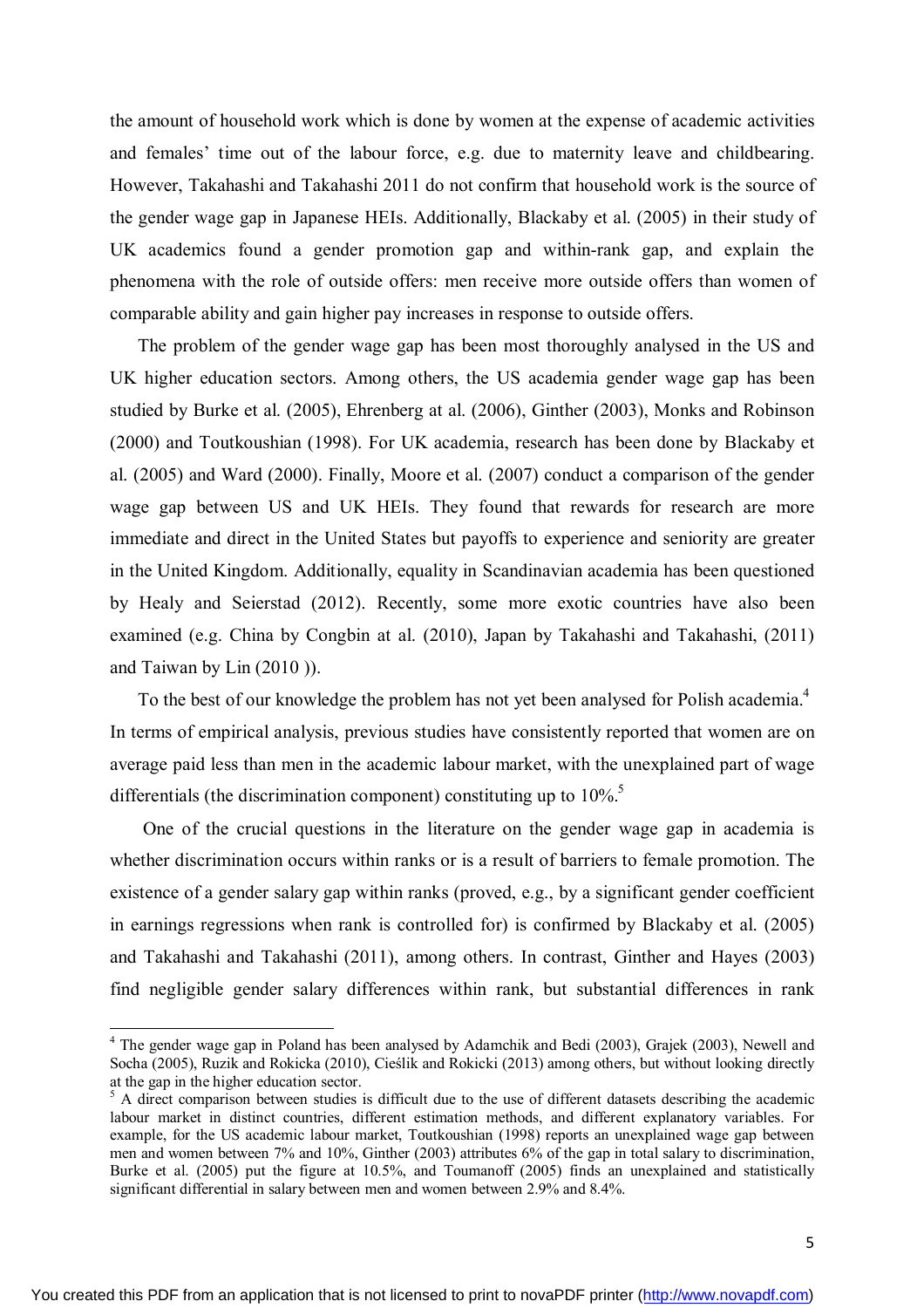attainment and conclude that gender discrimination for academics tends to operate through differences in promotion.

In our empirical analysis we study not only the gender salary gap but also the reservation wage gap. In job search theory the reservation wage is understood to be the lowest wage at which an individual is willing to accept work (McKenna, 1990). Among other determinants of the reservation wage (e.g. duration of unemployment: Lancaster and Chesher, 1983) there is also a potential difference due to sex (Brown et al., 2011). Gender reservation wage differentials can have a crucial impact on the labour supply and different labour market participation rates between females and males (Blackaby et al., 2007). Unlike analysis of the gender salary gap, reservation wage differences between women and men have been less explored in the literature.

Finally, there can exist a dichotomy between the existence or lack of gender discrimination and perception of treatment of females. However, Robst at al. (2003) in their examination of American post-secondary faculty show that almost three-quarters of faculty perceive the treatment of female academics to be fair.

In previous studies considering the gender wage gap, the Oaxaca-Blinder approach is the most-used methodology. This decomposes total wage differentials into explained and unexplained components, the latter being interpreted as discrimination (used among others by Burke et al. (2005), Ginther (2003), Monks and Robinson (2000) and Ward (2001)). The shortcomings in decompositions of mean wage differentials can be overcome by decomposition of differences in distributions using quantile regression. Quantile analysis has been utilised in gender studies by Albrecht et al. (2003), Arulampalam et al. (2007), Booth (2009) and Garcia et al. (2001), among others.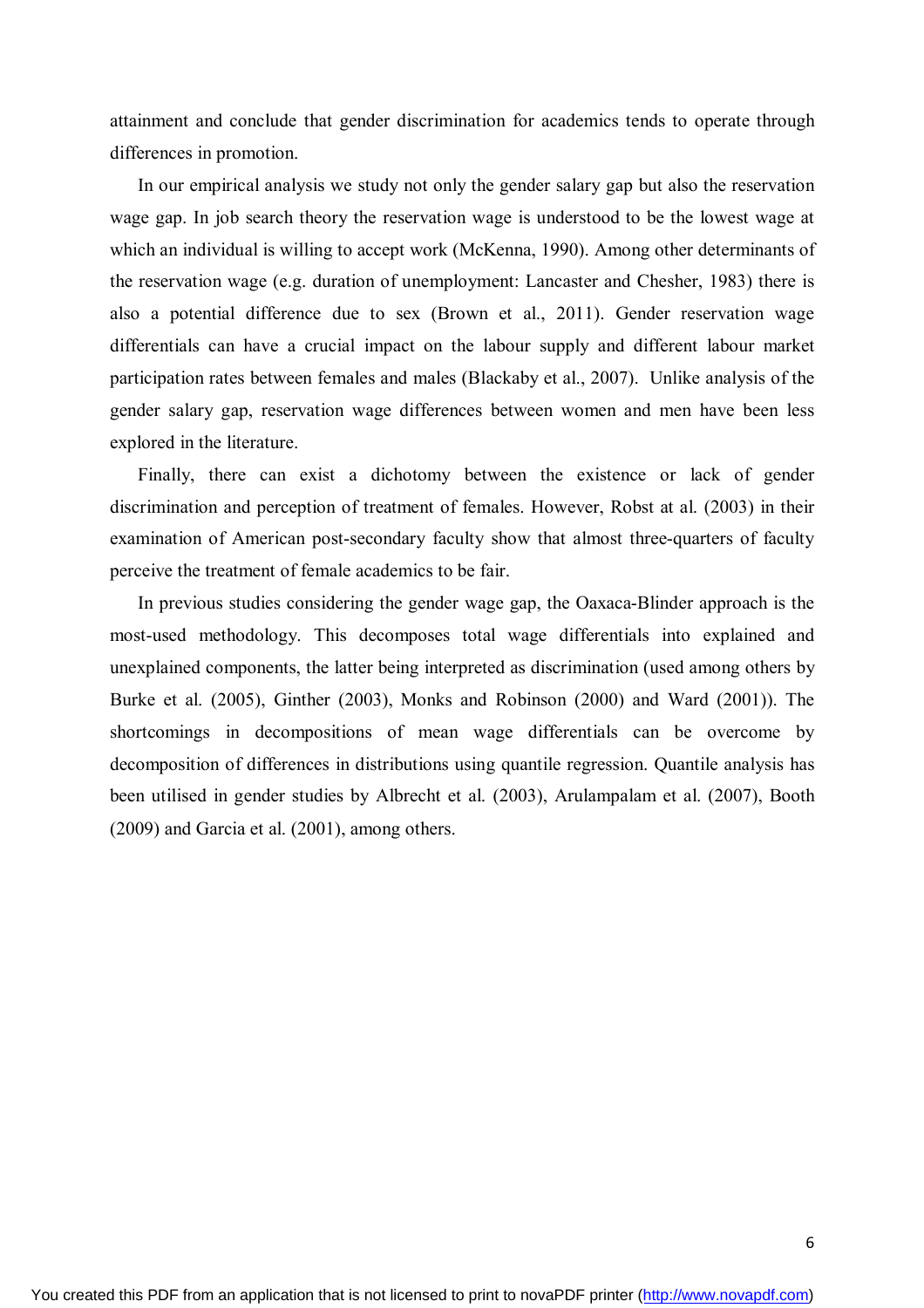## **3. Empirical analysis**

#### **3.1. Data**

 $\overline{a}$ 

The data is obtained from an internet survey designed especially for the purpose of this study.<sup>6</sup> Information about the survey was sent by email to the heads (deans) of each department of all public HEIs in Poland administered by the Ministry of Science and Higher Education (MSHE). The study does not cover entities that are subject to other ministries, e.g. medical or military schools. In the cover letter, we asked the deans to advertise the survey among their academic employees and send them a link to the online questionnaire. In this sense we can say that the process was random, because we had no influence on whether heads of the departments decided to pass on the information about the survey or not. We informed the respondents that the questionnaire was anonymous and only for a scientific purpose. The survey was carried out in the first half of 2012, and eventually we received 3181 responses, which constitute 6% of the whole population. However, almost half of the responses were dropped during the cleaning process, mostly due to missing salary or reservation wage information<sup>7</sup> and mistakes in filling in the questionnaire. Outliers were also excluded.<sup>8</sup> These exclusions left us with a sample of 1581 respondents (928 males, 653 females). The percentage of females in our final sample is 41% and corresponds very well to the proportion of women in the population of academic staff in Poland (40% according to government data). However, in other respects, such as type of HEI or distribution among ranks, we over- or under- sampled the given category. For example, in our sample we had a lower proportion of full professors (5.5% in our sample compared to 8.3% according to government data). Finally, because there was no statistically significant difference (at  $\alpha$ =0,05) for gender proportion, we weighted the observations with post-stratification weights based on rank and type of institution. Moreover, we also needed to recalculate self-reported reservation wages from net to gross values, because the other questionnaire answers about income were given as gross.

<sup>6</sup> The questionnaire is deliberately keep brief, contains open and closed questions on individual and job characteristics (25 questions). The English translation of the original questionnaire in Polish is presented in Appendix.

<sup>&</sup>lt;sup>7</sup> We dropped the observation if a respondent does not report his/her salary and reservation wage. However, we leave the observation if other information is incomplete.

<sup>&</sup>lt;sup>8</sup> Detection of outliers was based on Tukey's (1977) graphic methods, in particular eliminating all observations deviating from the median by about four interquartile ranges.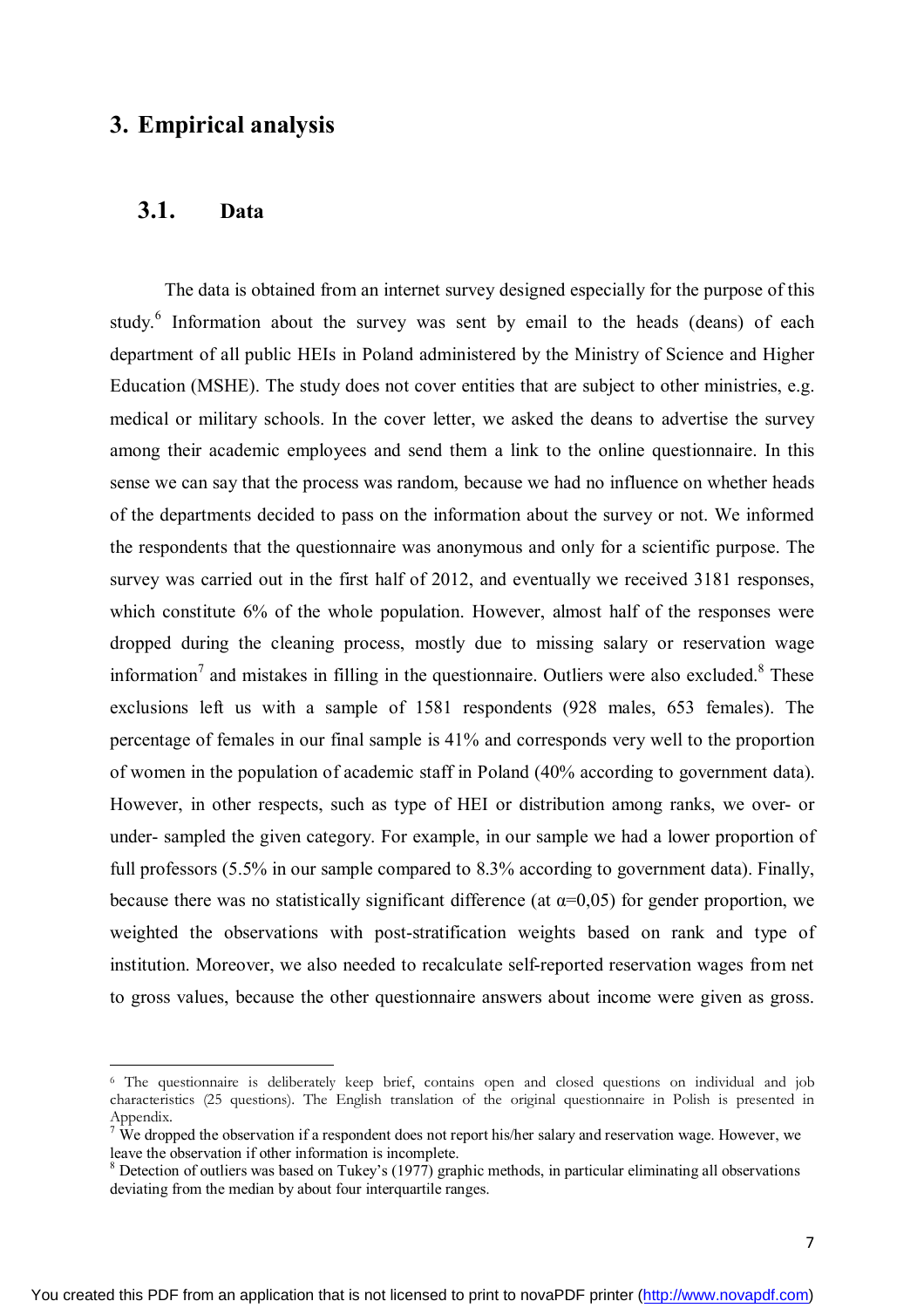We had decided to ask about reservation wages as a net value because in our opinion such a question was easier to be answered.

Analysis of the gender wage gap in the academic labour market based on a survey is common in the literature (e.g. Blackaby et al. (2005), Takahashi and Takahashi (2011) and Moore et al. (2007)). We argue that utilising a web survey for the academic labour market can have an additional advantage to the standard benefits of an internet-based survey (low costs in terms of time and money): all members of academic staff in Poland have internet connections and are avid internet users (e.g. they all possess email addresses). Furthermore, we do not assume that our sample suffers from respondent bias since in the cover letter we stated the scientific purpose of the study without mentioning that the data would be used to examine the gender wage gap. However, because salary information in Poland is confidential, the voluntary character of the survey is its main disadvantage: it might lead to underrepresentation of persons who are less interested in wages or who are more satisfied with their salaries.

#### **3.2. Raw gender wage gap – descriptive statistics**

Table A1 in the Appendix presents summary statistics of all the variables by gender. We gathered information on different kinds of salaries. First of all, we report information on the basic monthly salary (including taxes) obtained from the home university (*Salary*). Then we have information on any additional salary also received from the home university: *Salary\_add\_homeuniv* includes awards, bonuses and the so-called 13-month salary, *Salary\_overhours* is extra salary for teaching additional hours (over the teaching hours settled by the employment contract), *Salary\_grants* is remuneration for conducting research, and *Salary other –* includes any other earnings from the home institution. In Poland it is common to also work at other HEIs (especially private universities) and/or in another sector. According to our results, 56% of female and 60% of male academics had an additional income (see the variable *Income add* in Table A1). We report information about their additional earnings from full-time (*Income\_add\_fulltime)* or part-time activities (*Income\_add\_parttime*), from running their own enterprise (*Income\_add\_ownent*), from research grants not connected to the home institution (*Income\_add\_research*) and from all other earnings (*Income\_add\_other*).

Next, we report the reservation wage. All respondents were presented with a hypothetical contract which imposed the requirement of not taking any extra work outside the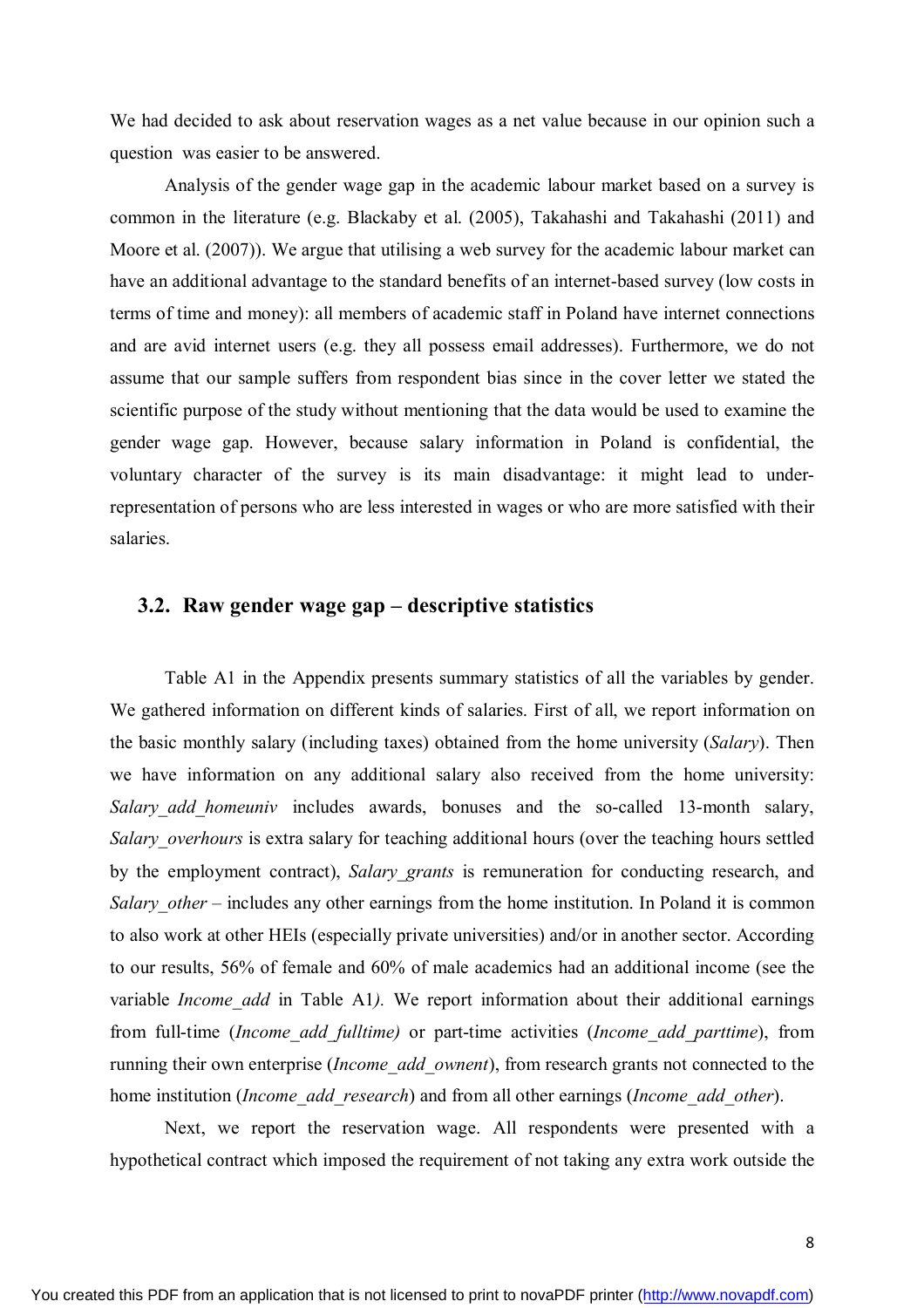home university, even for free. Respondents could determine the number of working hours to guarantee them adequate time for research and development, and the minimum acceptable net monthly salary for this contract.

In the next section we are going to conduct a regression analysis with dependent variables standardised monthly salary (*Salary\_stand*) and standardised reservation wage (*Wage res stand*) with reference to 180 teaching hours per year. On the basis of summary statistics we see that on average males receive a higher basic salary as well as higher additional earnings. Additionally, on average males are older and more experienced. Academic degree differs by gender, with 16% of males and only 6% of females holding a professorship (and 23% and 14% respectively possessing habilitation). This has consequences for the distribution of ranks: 12% of males and 3% of females are employed as full professors.

Interestingly, on average the teaching load regulated by the employment contract is slightly lower for male academics (*Pensum\_contract*) but the difference is not big. The inverse is true for the actual teaching load realised (the difference between *Pensum\_contract* and *Pensum\_real* gives the extra hours of teaching that are paid extra).

It is not easy to measure the productivity of academics as far as research activity is considered. The publication variable (*Publications*) gives the value of the points obtained by a given academic for publications (articles, books etc.) calculated according to a scale provided by the Polish MSHE. This ranks articles by, e.g., assigning a larger number of points to those published in top international journals than in national ones (the higher the impact factor the greater the number of points). In some sense the ministry list is a way of controlling for publication quality. The drawback of this variable is its subjective nature, since a respondent could over- or under-value his/her publication record (the ministry list often changes). On average, male academics obtain a higher number of publication points.

There are some noteworthy differences according to gender concerning area of academic study. More women report their main field of study as being biology, the humanities or social science, while men's area of study is concentrated in science and technical science. Consequently, more women work at the general universities while men are more present at the technical universities. Finally, we report information about the category of HEI as assigned by the MSHE (from 1 - very good, to 4 – poor). This can be important from the perspective of the individual academic's remuneration because the financial situation of an HEI depends on this category.<sup>9</sup> Most of the academics in the survey work at HEIs in the

 $\overline{a}$ 

<sup>&</sup>lt;sup>9</sup> In Poland, the allocation of public (government) funding for the research activities of HEIs is based on their research assessment. HEIs are given a category  $(1 - \text{very good}, 4 - \text{poor})$ , with better units getting higher grants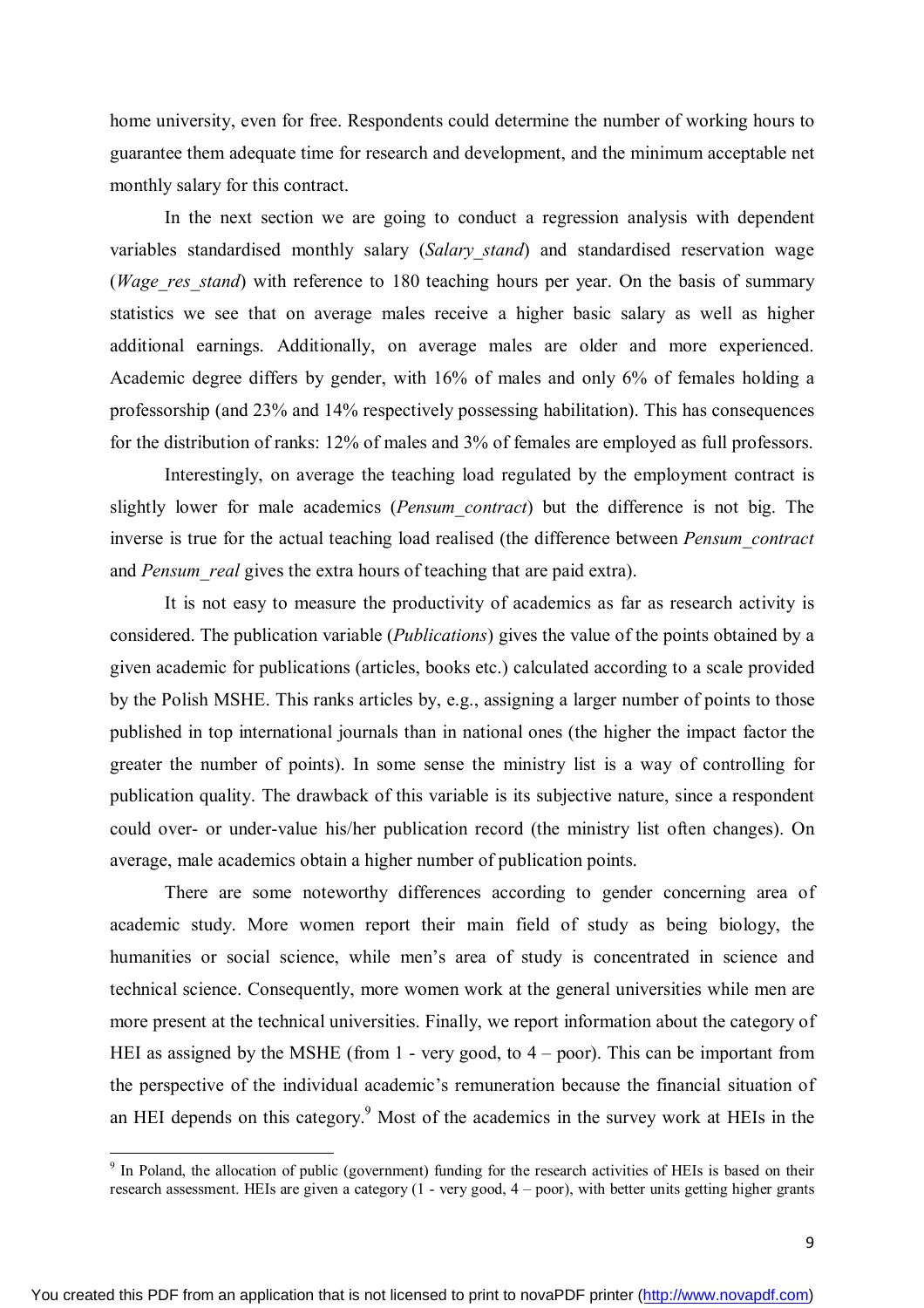better categories: 73% of the males and 69% of the females are employed at an HEI in the 1st or 2nd category.

When we look at the summary statistics we can conclude that on average men receive higher earnings (both at the home university and outside) and declare a higher reservation wage. However, when we look more closely at the wage distribution, the existence of a wage gap is not so clear. Figure 1 presents salary and reservation wage disparity by rank categories (both variables standardised by the number of teaching hours). As far as salary is concerned, we can see that at the assistant and adjunct level females seem to earn a slightly higher salary than males, while males start to receive higher earnings from the rank of adjunct with habilitation and above. However, for all ranks male reservation wages are higher than female ones. From Figure 1 it is clear that in the analysis of the gender wage gap it is crucial to take into account different rank categories as the gender gap can be concentrated among particular groups.

## **Figure 1. Average monthly gross salary and reservation wages by gender for different academic ranks**



Notes: weighted sample. Source: own calculation

**.** 

However, when we look at the distribution of log wages, the wage gap is evident only in the case of reservation wages, with the Kernel density plot for males shifted to the right (right-hand graph of Figure 2), reflecting higher male reservation wages. In the case of average salaries the shift is much more moderate.

for research. Among the assessment criteria are: number of publications and research projects undertaken, awards and distinctions received for excellence in research, and use of research results (licences, services provided, copyright) etc.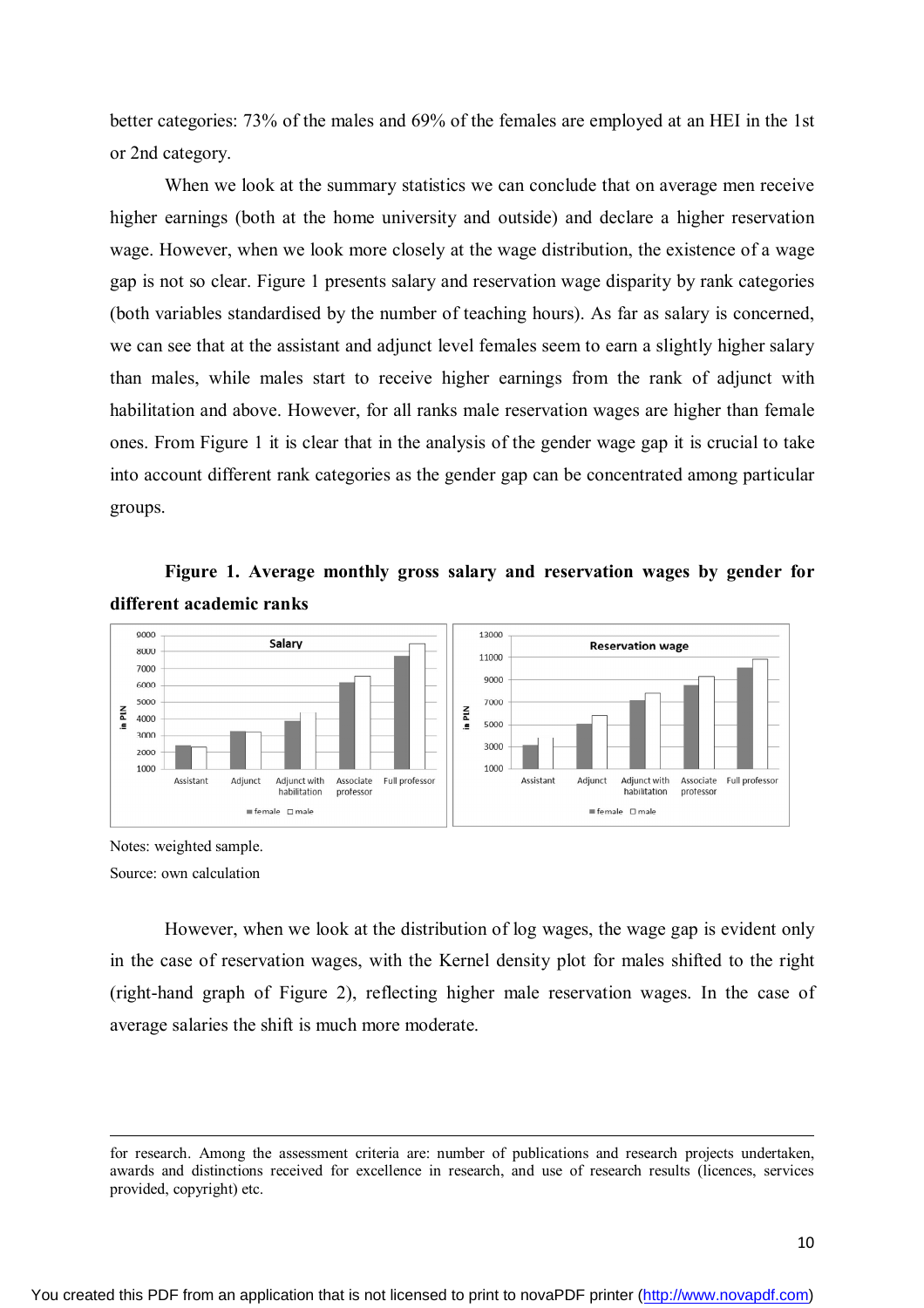

**Figure 2. Distribution of wages and reservation wages by gender**

Note: density estimations with Gaussian kernel function. Weighted sample. Source: own calculation

#### **3.3 Gender wage discrimination based on regression analysis**

We estimate an earnings regression grounded on a traditional Mincer-type wage equation (Mincer and Polachek, 1974):

$$
\ln w_i = \alpha + \sum_{j=1}^{J} \beta_j Ind_{j,i} + \sum_{k=1}^{K} \chi_k Job_{k,i} + \sum_{l=1}^{L} \delta_l HEL_{l,i} + e_i, \qquad (1)
$$

where:  $w_i$  is the gross monthly salary or reservation wage of an individual *i*, *Ind* represents the vector of individual characteristics (experience, experience squared, a dummy for gender, a dummy for additional income), *Job* is a vector of job characteristics (rank dummies for assistant, adjunct with habilitation, associate professor and full professor, number of teaching hours regulated in the employment contract, number of teaching hours actually realized, number of points from publication records, area of study dummies for agriculture, biology, humanities, medicine, science, social science, and technology), and *HEI* stands for the vector of institution characteristics (GDP per capita of the region where the HEI is located, type of HEI dummies for economics, pedagogical, technical university, agriculture and sport, and category dummies for the ministerial category of the institution).

Estimations are carried out separately for standardised monthly salary and reservation wage and the results are presented in Tables 1 and 2. First, we estimate a regression for a pooled sample with the gender dummy included (Male  $= 1$ , Female  $= 0$ ). The basic specification (column (1) of Tables 1 and 2) includes only the experience variables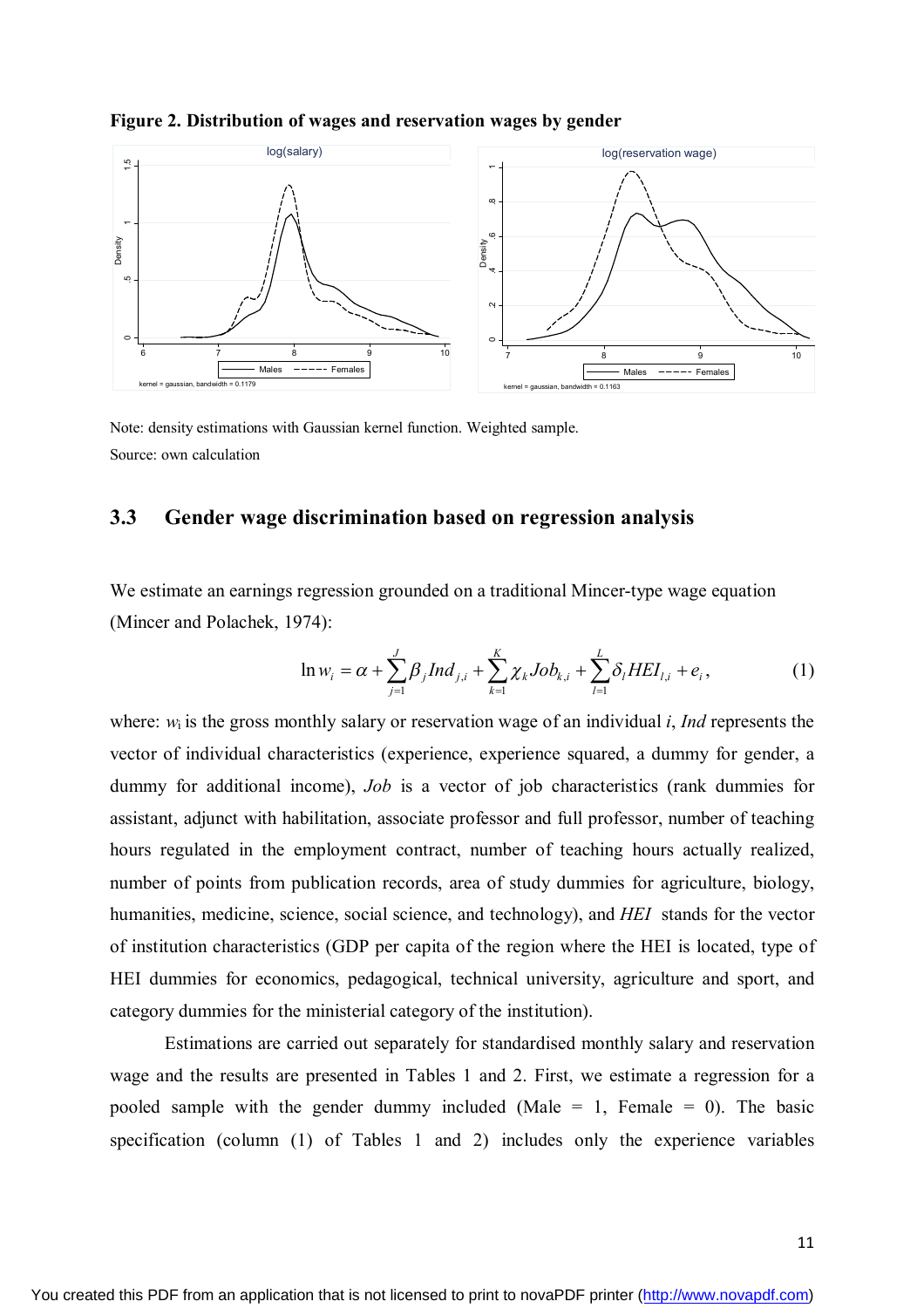(experience and experience squared) and the gender dummy.<sup>10</sup> The experience variable is statistically significant and positive for most of the specifications, but experience squared is statistically significant only for reservation wages. The baseline specification indicates a statistically significant gender salary gap of 7% for salary and 18% for reservation wage.<sup>11</sup> When we add rank specifications (column 2), in the case of monthly salary the gender dummy loses its statistical significance while in the case of reservation wages it remains significant but the magnitude of the parameter falls to 10%. All of the rank variables are highly significant. Being an assistant (the lowest rank) decreases both salary and reservation wage in relation to the reference category, which is adjunct, while the upper ranks increase them. The third specification (column (3)) takes into account all the variables listed in Table A1.<sup>12</sup> In the case of monthly salary, the statistically significant variables are experience, rank dummies, contracted teaching load (a negative impact on the level of salary), and economic, pedagogical and agricultural type of institution (on average the salary is higher at these HEIs than at general universities). For the reservation wage gap, apart from gender, experience variables and rank dummies, the statistically significant factors are: holding an additional job, number of contracted teaching hours, publication record, regional GDP per capita, medical and scientific field of study, and economic and technical type of university. All factors except teaching load are positively correlated with the level of the reservation wage. The notable difference between the estimations for salary and reservation wage is the statistically significant impact of additional income and publication record, which were not previously significant.

The regression analysis not only allows us to estimate the gender wage gap by including the gender dummy variable but also by running separate earnings regressions for males (M) and females (F), we can check whether any characteristics (covariates) determine the wages of males and females differently. Equation (1) is estimated separately for the subgroups of women and men:

1

<sup>&</sup>lt;sup>10</sup> We do not include the variables for age and experience in one regression due to possible collinearity problems. The coefficient of correlation between age and experience equals 0.97. We decided to use experience rather than the age variable because of possible later starters entering academia after working for a period of time in other professions.

<sup>&</sup>lt;sup>11</sup> Mathematically, the percentage difference is calculated as  $[exp(β-Var(β)/2) -1] \times 100$ , where β is the gender dummy coefficient.

 $12$  In the case of category variables the reference point refers to the omitted category. The omitted rank is adjunct, the omitted area of study is Art, the omitted HEI category is category 1, the omitted type of HEI is university. The age variable and degree specification are not included due to potential collinerality problems with experience and rank respectively.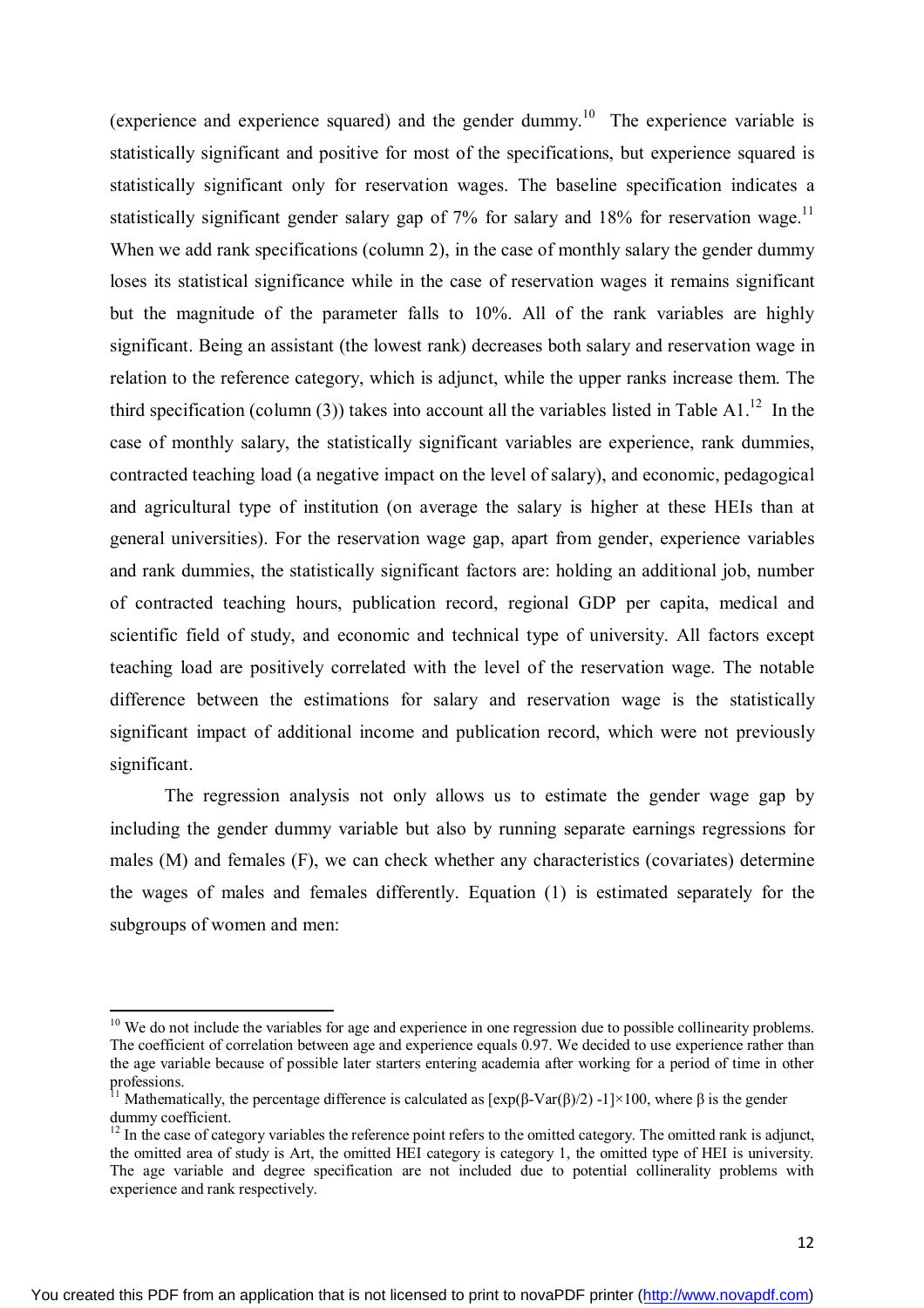$$
\ln w_{g,i} = \alpha + \sum_{j=1}^{J} \beta_{g,j} Ind_{j,i} + \sum_{k=1}^{K} \chi_{g,k} Job_{k,i} + \sum_{l=1}^{L} \delta_{g,l} HEL_{l,i} + e_{g,i} \vee g = \{M, F\}
$$
 (2)

Columns (4) and (5) present the estimations for females and males. Additionally, column (6), headed *female=male,* reports a Wald test comparing the male and female coefficients, with the bracketed figure showing the level of significance. For monthly salary, the only significant difference between the coefficients for men and women  $(p<0.05)$  arises with respect to the contracted teaching load, which in both cases is negatively correlated with the salary level but for males the magnitude is significantly greater in absolute terms (Column (6) of Table 1). For reservation wage the difference is for the agricultural type of HEI – the female reservation wage is negatively correlated with being employed at an agriculture university, whereas the male one is positively correlated.

|                         | pooled      | pooled       | female<br>pooled |              | male              | female=male       |
|-------------------------|-------------|--------------|------------------|--------------|-------------------|-------------------|
|                         |             |              |                  |              |                   |                   |
|                         | (1)         | (2)          | (3)              | (4)          | (5)               | (6)               |
| Male                    | $0.0716***$ | 0.0157       | $-0.0186$        |              |                   |                   |
|                         | [0.0241]    | [0.0211]     | [0.0245]         |              |                   |                   |
| Experience              | $0.0268***$ | 0.0033       | $0.0080*$        | 0.011        | $0.0111**$        | 0.000             |
|                         | [0.0043]    | [0.0040]     | [0.0043]         | [0.0072]     | [0.0046]          | [0.993]           |
| Experience <sup>2</sup> | 0.0001      | 0.0001       | 0.0001           | $-0.0001$    | $-0.0001$         | 0.06              |
|                         | [0.0001]    | [0.0001]     | [0.0001]         | [0.0002]     | [0.0001]          | [0.810]           |
| Rank assistant          |             | $-0.3537***$ | $-0.3673***$     | $-0.3641***$ | $-0.2939***$      | 0.54              |
|                         |             | $[0.0378]$   | [0.0506]         | [0.0580]     | [0.0460]          | [0.464]           |
| Rank adjhab             |             | $0.2122***$  | $0.1427***$      | 0.1307       | $0.1214**$        | $\overline{0.01}$ |
|                         |             | [0.0396]     | [0.0365]         | [0.1022]     | [0.0588]          | [0.909]           |
| Rank assprof            |             | $0.5434***$  | $0.4192***$      | $0.4200***$  | $0.3784***$       | 0.21              |
|                         |             | [0.0392]     | [0.0445]         | [0.0702]     | $[0.0429]$        | [0.645]           |
| Rank_fullprof           |             | $0.7795***$  | $0.6355***$      | $0.5368***$  | $0.6151***$       | 0.30              |
|                         |             | [0.0566]     | [0.0627]         | [0.1185]     | [0.0560]          | [0.582]           |
| Income_add              |             |              | 0.0169           | $-0.0218$    | $0.0565**$        | 3.41              |
|                         |             |              | [0.0222]         | [0.0359]     | [0.0245]          | [0.064]           |
| In(teaching load cont)  |             |              | $-0.9920***$     | $-0.3964**$  | $-1.3543***$      | 20.82             |
|                         |             |              | [0.1278]         | [0.1535]     | [0.0996]          | [0.000]           |
| In(teaching load real)  |             |              | 0.0347           | 0.0698       | $-0.005$          | 1.30              |
|                         |             |              | [0.0361]         | [0.0573]     | [0.0394]          | [0.255]           |
| In(publication)         |             |              | 0.0134           | 0.0264       | $\overline{0.01}$ | 0.44              |

**Table 1. Estimation result – dependent variable standardised salary** *ln(salary)*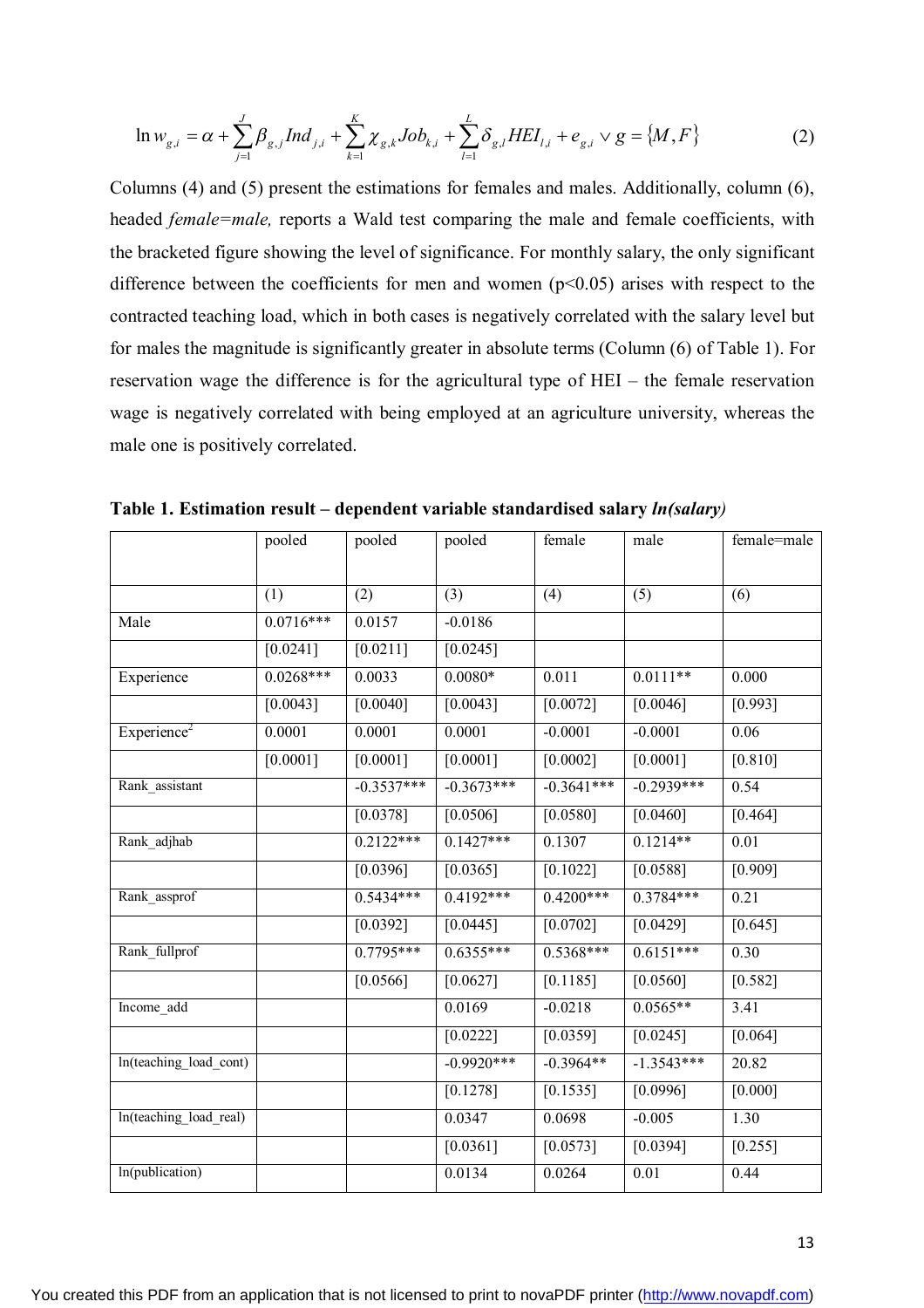|                 |            |                       | [0.0118]     | [0.0204]              | [0.0124]              | [0.505]           |
|-----------------|------------|-----------------------|--------------|-----------------------|-----------------------|-------------------|
| ln_region_pkbpc |            |                       | 0.0455       | $0.1728**$            | $-0.017$              | 2.87              |
|                 |            |                       | [0.0536]     | [0.0834]              | [0.0544]              | [0.090]           |
| area_studyAGR   |            |                       | $-0.0374$    | 0.2106                | $-0.055$              | 2.88              |
|                 |            |                       | [0.1229]     | [0.4271]              | [0.1197]              | [0.089]           |
| area_studyBIO   |            |                       | $-0.0427$    | 0.1706                | $-0.0181$             | 1.73              |
|                 |            |                       | [0.1165]     | [0.4256]              | [0.1134]              | $[1.88]$          |
| area_studyHUM   |            |                       | $-0.105$     | 0.1024                | $-0.0682$             | 1.53              |
|                 |            |                       | [0.1144]     | [0.4258]              | [0.1127]              | [0.216]           |
| area_studyMEDi  |            |                       | $-0.1005$    | 0.3244                | $-0.1979$             | 6.70              |
|                 |            |                       | [0.1416]     | [0.4371]              | [0.1420]              | [0.010]           |
| area_studySCI   |            |                       | $-0.0187$    | 0.1682                | 0.0129                | 1.23              |
|                 |            |                       | [0.1154]     | [0.4305]              | [0.1121]              | [0.267]           |
| area_studySOC   |            |                       | $-0.045$     | 0.2271                | $-0.0611$             | 4.82              |
|                 |            |                       | [0.1141]     | [0.4225]              | [0.1117]              | [0.028]           |
| area_studyTEch  |            |                       | 0.0379       | 0.2465                | 0.053                 | 1.85              |
|                 |            |                       | [0.1168]     | [0.4252]              | [0.1130]              | [0.174]           |
| category2       |            |                       | 0.0261       | 0.0076                | 0.036                 | 0.21              |
|                 |            |                       | [0.0301]     | [0.0483]              | [0.0295]              | [0.648]           |
| category3       |            |                       | 0.0305       | $-0.0229$             | $0.0737**$            | 1.85              |
|                 |            |                       | [0.0342]     | [0.0578]              | [0.0359]              | [0.174]           |
| category4       |            |                       | $-0.1017$    | $-0.1197$             | $-0.0755$             | 0.14              |
|                 |            |                       | [0.1643]     | [0.1052]              | [0.0626]              | $[0.71]$          |
| HEI_ekon        |            |                       | $0.1268***$  | 0.0667                | $0.1307**$            | $\overline{0.61}$ |
|                 |            |                       | [0.0419]     | [0.0804]              | [0.0584]              | [0.436]           |
| HEI_pedag       |            |                       | $0.1122*$    | 0.087                 | 0.1053                | 0.03              |
|                 |            |                       | [0.0587]     | [0.0897]              | [0.0674]              | [0.870]           |
| HEI_tech        |            |                       | 0.0565       | $-0.0324$             | $0.1065***$           | 3.94              |
|                 |            |                       | [0.0345]     | [0.0556]              | $\overline{[0.0349]}$ | $[0.05]$          |
| HEI_agri        |            |                       | $0.1311*$    | 0.0172                | $0.2398***$           | 2.35              |
|                 |            |                       | [0.0774]     | [0.0798]              | $[0.0560]$            | [0.126]           |
| HEI sport       |            |                       | 0.0917       | $-0.0211$             | 0.1088                | 0.43              |
|                 |            |                       | [0.0966]     | [0.1581]              | [0.1184]              | [0.512]           |
| Constant        | 7.6463***  | $7.9471***$           | $12.5635***$ | 7.5945***             | $15.2888***$          | 18.44             |
|                 | $[0.0402]$ | $[0.037\overline{1}]$ | [0.9271]     | $[1.378\overline{5}]$ | [0.7858]              | [0.000]           |
| r2              | 0.38       | 0.52                  | 0.6          | 0.44                  | 0.71                  |                   |
| $\overline{N}$  | 1568       | 1568                  | 1196         | 486                   | 710                   |                   |
|                 |            |                       |              |                       |                       |                   |

Notes: Robust standard errors in parentheses. Statistically significant at \*\*\*1, \*\* 5, \* 10 percent level. Weighted sample.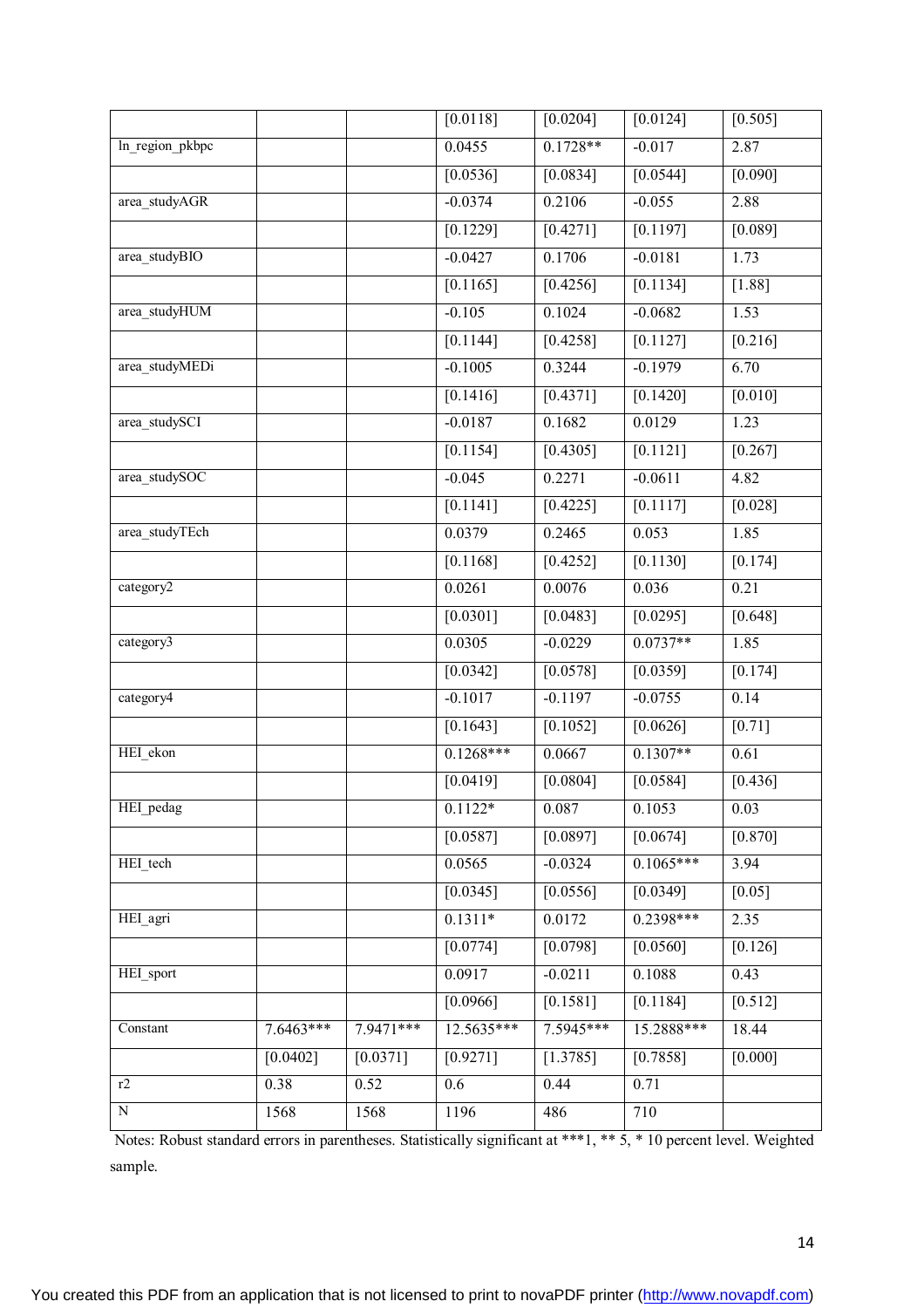## **Table 2. Estimation result – dependent variable standardised reservation wage**

#### *ln(wage\_res\_stand)*

|                        | pooled       | pooled       | pooled                | female       | male                  | female=male       |
|------------------------|--------------|--------------|-----------------------|--------------|-----------------------|-------------------|
|                        | (1)          | (2)          | (3)                   | (4)          | (5)                   | (6)               |
| Male                   | $0.1669***$  | $0.1210***$  | $0.1006***$           |              |                       |                   |
|                        | [0.0235]     | [0.0208]     | [0.0241]              |              |                       |                   |
| Experience             | $0.0398***$  | $0.0167***$  | $0.0161***$           | $0.0225***$  | $0.0131**$            | 0.95              |
|                        | [0.0043]     | [0.0042]     | [0.0047]              | [0.0067]     | [0.0058]              | [0.330]           |
| $\text{Experience}^2$  | $-0.0004***$ | $-0.0003***$ | $-0.0003**$           | $-0.0004**$  | $-0.0002*$            | 0.50              |
|                        | $[0.0001]$   | $[0.0001]$   | [0.0001]              | $[0.0002]$   | [0.0001]              | $[0.480]$         |
| Rank_assistant         |              | $-0.3483***$ | $-0.3448***$          | $-0.4050***$ | $-0.2732***$          | 3.36              |
|                        |              | [0.0315]     | [0.0384]              | [0.0536]     | [0.0572]              | [0.067]           |
| Rank_adjhab            |              | $0.2487***$  | $0.2251***$           | $0.2053**$   | $0.2540***$           | 0.17              |
|                        |              | [0.0530]     | [0.0600]              | [0.0945]     | [0.0731]              | [0.680]           |
| Rank_assprof           |              | $0.4121***$  | $0.3936***$           | $0.3789***$  | 0.3945***             | 0.03              |
|                        |              | [0.0404]     | [0.0487]              | [0.0649]     | [0.0534]              | [0.870]           |
| Rank_fullprof          |              | $0.5752***$  | $0.4758***$           | $0.5650***$  | $0.4558***$           | 0.50              |
|                        |              | [0.0620]     | [0.0731]              | [0.1095]     | [0.0697]              | [0.477]           |
| Income_add             |              |              | $0.1558***$           | $0.1281***$  | $0.1750***$           | 1.02              |
|                        |              |              | [0.0238]              | [0.0331]     | [0.0305]              | [0.311]           |
| ln(teaching_load_cont) |              |              | $-0.3016***$          | $-0.1611$    | $-0.4289***$          | 1.74              |
|                        |              |              | [0.1026]              | [0.1419]     | [0.1239]              | [0.188]           |
| ln(teaching_load_real) |              |              | $-0.0298$             | $-0.1030*$   | $-0.0014$             | 1.97              |
|                        |              |              | [0.0381]              | [0.0530]     | $[0.049\overline{0}]$ | [0.160]           |
| ln(publication)        |              |              | $0.0413***$           | 0.0155       | $0.0555***$           | 2.43              |
|                        |              |              | [0.0134]              | [0.0188]     | [0.0154]              | [0.119]           |
| ln_region_pkbpc        |              |              | $0.1167**$            | $0.1795**$   | 0.1068                | 0.49              |
|                        |              |              | [0.0523]              | [0.0771]     | [0.0677]              | [0.482]           |
| area_studyAGR          |              |              | 0.1376                | 0.203        | 0.0479                | 0.66              |
|                        |              |              | [0.1461]              | [0.3949]     | [0.1489]              | [0.415]           |
| area studyBIO          |              |              | 0.1709                | 0.1076       | 0.1681                | 0.12              |
|                        |              |              | $[0.137\overline{2}]$ | [0.3935]     | [0.1411]              | [0.725]           |
| area studyHUM          |              |              | 0.1501                | 0.0278       | 0.1617                | 0.66              |
|                        |              |              | [0.1347]              | [0.3937]     | $[0.1402]$            | [0.418]           |
| area_studyMED          |              |              | $0.3208**$            | 0.3954       | 0.1678                | 1.11              |
|                        |              |              | [0.1542]              | [0.4041]     | [0.1768]              | [0.292]           |
| area_studySCI          |              |              | $0.2554*$             | 0.1462       | $0.2711*$             | 0.50              |
|                        |              |              | [0.1383]              | [0.3980]     | [0.1395]              | [0.478]           |
| area_studySOC          |              |              | 0.1705                | 0.0721       | 0.2005                | 0.62              |
|                        |              |              | [0.1362]              | [0.3906]     | [0.1390]              | $[0.432]$         |
| area studyTEch         |              |              | 0.0927                | 0.0997       | 0.0658                | $\overline{0.04}$ |
|                        |              |              | [0.1369]              | [0.3931]     | [0.1407]              | $[0.841]$         |
| category2              |              |              | 0.0253                | $0.1015**$   | $-0.0126$             | 3.65              |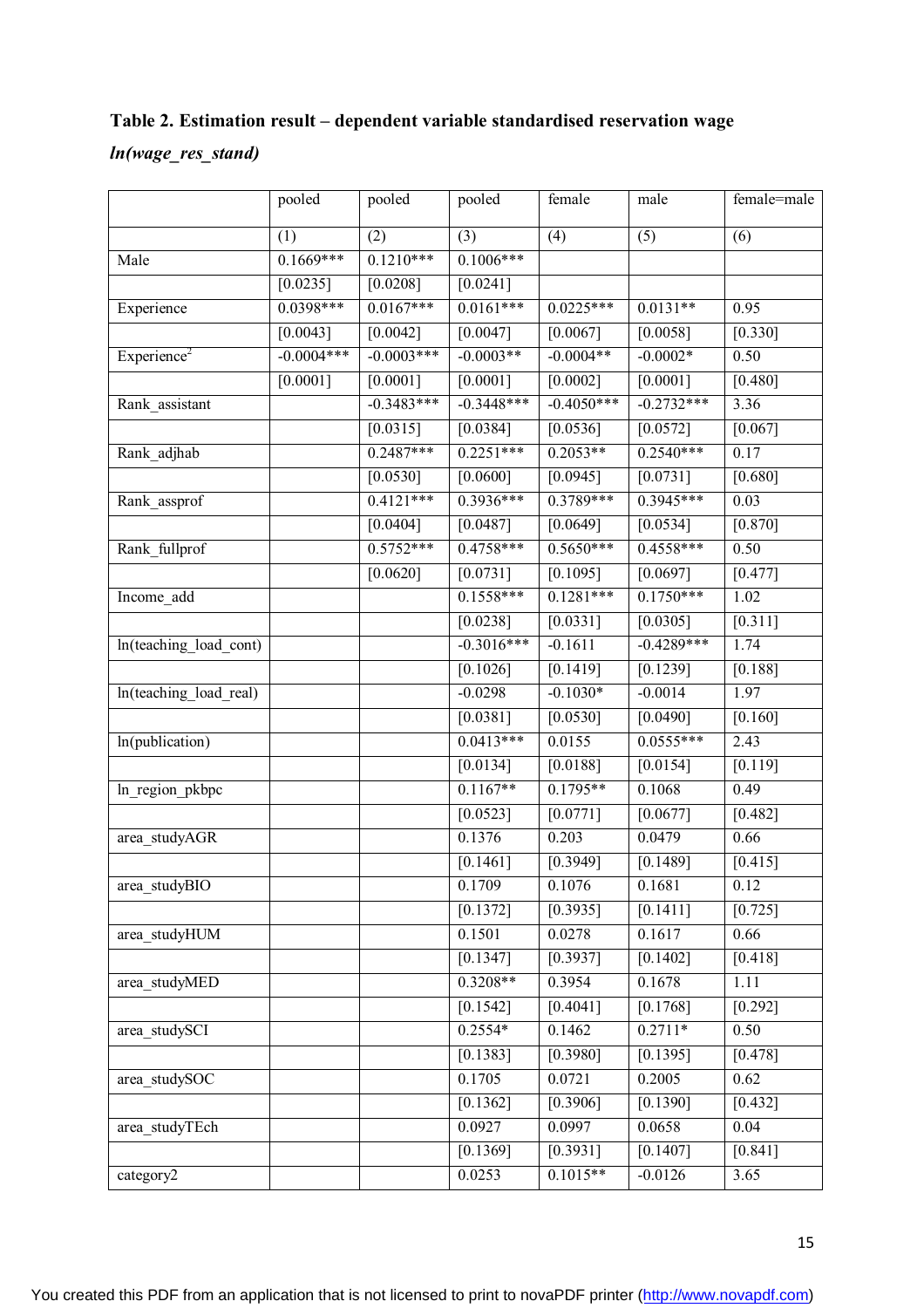|             |           |           | [0.0302]    | [0.0446]   | [0.0368]    | [0.055]   |
|-------------|-----------|-----------|-------------|------------|-------------|-----------|
| category3   |           |           | 0.0091      | 0.0864     | $-0.0187$   | 2.30      |
|             |           |           | [0.0353]    | [0.0535]   | [0.0446]    | [0.129]   |
| category4   |           |           | 0.112       | 0.1211     | $0.1499*$   | 0.04      |
|             |           |           | [0.0867]    | [0.0973]   | [0.0779]    | $[0.842]$ |
| HEI ekon    |           |           | $0.1716***$ | 0.2439***  | 0.1149      | 1.88      |
|             |           |           | [0.0482]    | [0.0743]   | [0.0727]    | [0.170]   |
| HEI_pedag   |           |           | 0.0198      | $-0.019$   | 0.0478      | 0.19      |
|             |           |           | [0.0778]    | [0.0829]   | [0.0838]    | $[0.661]$ |
| HEI_tech    |           |           | $0.1381***$ | 0.0739     | $0.1877***$ | 2.88      |
|             |           |           | [0.0360]    | [0.0514]   | [0.0434]    | [0.089]   |
| HEI_agri    |           |           | 0.0032      | $-0.1344*$ | $0.1232*$   | 5.59      |
|             |           |           | [0.0707]    | [0.0738]   | [0.0697]    | $[0.02]$  |
| HEI_sport   |           |           | $-0.0496$   | $-0.1543$  | 0.0681      | 1.56      |
|             |           |           | [0.0943]    | [0.1462]   | [0.1474]    | [0.212]   |
| Constant    | 7.9981*** | 8.2849*** | 8.3959***   | 7.4996***  | 9.0748***   | 0.97      |
|             | [0.0386]  | [0.0393]  | [0.7664]    | [1.2745]   | [0.9779]    | $[0.324]$ |
| r2          | 0.33      | 0.44      | 0.51        | 0.51       | 0.48        |           |
| $\mathbf N$ | 1568      | 1568      | 1196        | 486        | 710         |           |

Notes: Robust standard errors in parentheses. Statistically significant at \*\*\*1, \*\* 5, \* 10 percent level. Weighted sample.

#### **3.4 Oaxaca-Blinder decomposition**

The separate earnings regressions for males and females are the starting point for the Oaxaca-Blinder decomposition of mean wage differentials (Oaxaca, 1973; Blinder, 1973). The decomposition makes it possible to answer the question of how much of the gender wage gap can be explained by male-female differences in human capital (education), experience and other specific characteristics. The unexplained part is often interpreted as gender discrimination (residual wage), although other interpretations are possible (unobserved skills, missing covariances etc.) (Fortin et al. 2011). If we express equation (2) in general terms as

$$
Y_{g,i} = \alpha_{g,0} + \sum_{n=1}^{N} \beta_{g,n} X_{i,n} + u_{g,i} \vee g = \{M, F\},\tag{3}
$$

where *X* stands for all covariates (*Ind, Job, HEI*), then the estimated overall mean wage gap (unadjusted wage gap),

$$
\hat{\Delta} = \overline{Y}_M - \overline{Y}_F, \qquad (4)
$$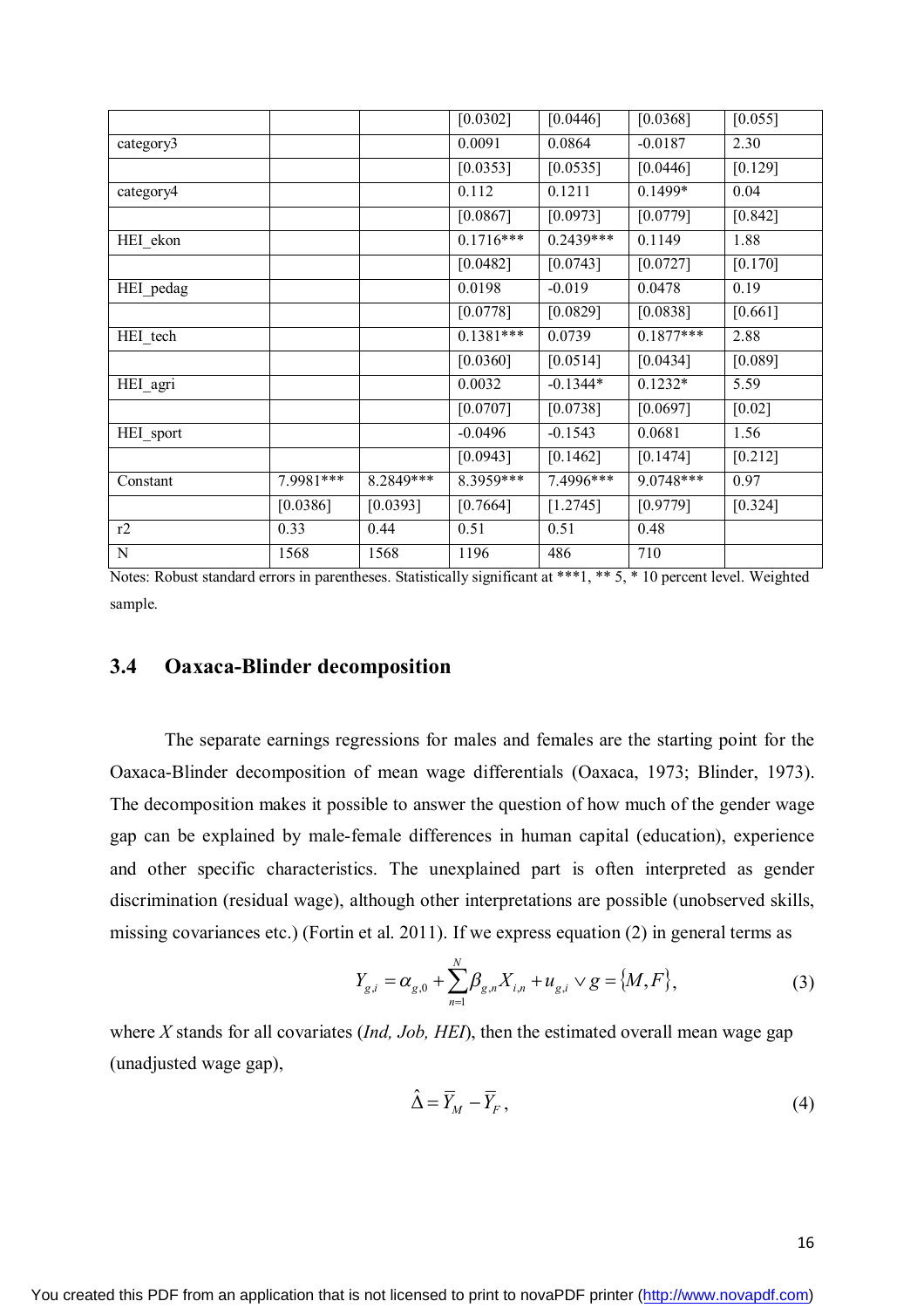can be decomposed as $^{13}$ 

$$
\hat{\Delta} = (\hat{\beta}_{M,0} - \hat{\beta}_{F,0}) + \sum_{k=1}^{K} (\hat{\beta}_{M,k} - \hat{\beta}_{F,k}) \overline{X}_{M,k} + \sum_{k=1}^{K} \hat{\beta}_{F,k} (\overline{X}_{M,k} - \overline{X}_{F,k})
$$
(5)

Table 3 reports the Oaxaca-Blinder decomposition for the three regressions formulated in the previous section (according to the set of explanatory variables). The part explained is computed as the difference between male and female means multiplied by the male coefficients reported in column (5) in Tables 1 and 2 respectively. The corresponding unexplained part of the wage differentials is computed as the difference between the male and female coefficients reported in columns (4) and (5).

|  |  |  |  | Table 3. Oaxaca-Blinder decomposition of salary and reservation wage gap |
|--|--|--|--|--------------------------------------------------------------------------|
|--|--|--|--|--------------------------------------------------------------------------|

|                           |             | salary      |             | wage reservation |             |             |  |
|---------------------------|-------------|-------------|-------------|------------------|-------------|-------------|--|
|                           | (1)         | (2)         | (3)         | (4)              | (5)         | (6)         |  |
| TOTAL mean log wage gap   | $0.1869***$ | $0.1869***$ | $0.1709***$ | $0.2557***$      | $0.2557***$ | $0.2500***$ |  |
|                           | [0.0266]    | [0.0266]    | [0.0302]    | [0.0250]         | [0.0251]    | [0.0292]    |  |
| Explained attributable to |             |             |             |                  |             |             |  |
| Experience                | $0.1227***$ | $0.0316***$ | $0.0234***$ | $0.0865***$      | $0.0137*$   | 0.0101      |  |
|                           | [0.0176]    | [0.0077]    | [0.0074]    | [0.0137]         | [0.0075]    | [0.0078]    |  |
| Ranks                     |             | $0.1458***$ | $0.1024***$ |                  | $0.1189***$ | $0.0928***$ |  |
|                           |             | [0.0179]    | [0.0163]    |                  | [0.0160]    | [0.0167]    |  |
| Income_add                |             |             | 0.0016      |                  |             | 0.0049      |  |
|                           |             |             | [0.0018]    |                  |             | [0.0052]    |  |
| Teaching load             |             |             | $0.0358***$ |                  |             | $0.0113**$  |  |
|                           |             |             | [0.0121]    |                  |             | [0.0057]    |  |
| In(publication)           |             |             | 0.0027      |                  |             | $0.0149***$ |  |
|                           |             |             | [0.0034]    |                  |             | [0.0054]    |  |
| ln_region_pkbpc           |             |             | $-0.0003$   |                  |             | 0.0017      |  |
|                           |             |             | [0.0009]    |                  |             | [0.0019]    |  |
| Area_study                |             |             | $0.0267***$ |                  |             | $-0.0092$   |  |

 $\ddot{\phantom{a}}$ <sup>13</sup> To obtain the Oaxaca-Blinder decomposition, express the gap  $\Delta = Y_M - Y_F$  as the difference between regression models:  $\Delta\! =\! X_{\rm\scriptscriptstyle M} \beta_{\rm\scriptscriptstyle M} - X_{\rm\scriptscriptstyle F} \beta_{\rm\scriptscriptstyle F}$  , add and subtract the average counterfactual wage that group M workers would have earned under the wage structure of F:  $X_M \beta_F$ , which

yields  $\Delta$  =  $(X_M \beta_M - X_M \beta_F)$  +  $(X_M \beta_F - X_F \beta_F)$  The detailed steps to obtain the Oaxaca-Blinder decomposition together with the assumption of the wage setting mechanism can be found in Fortin et al. (2011).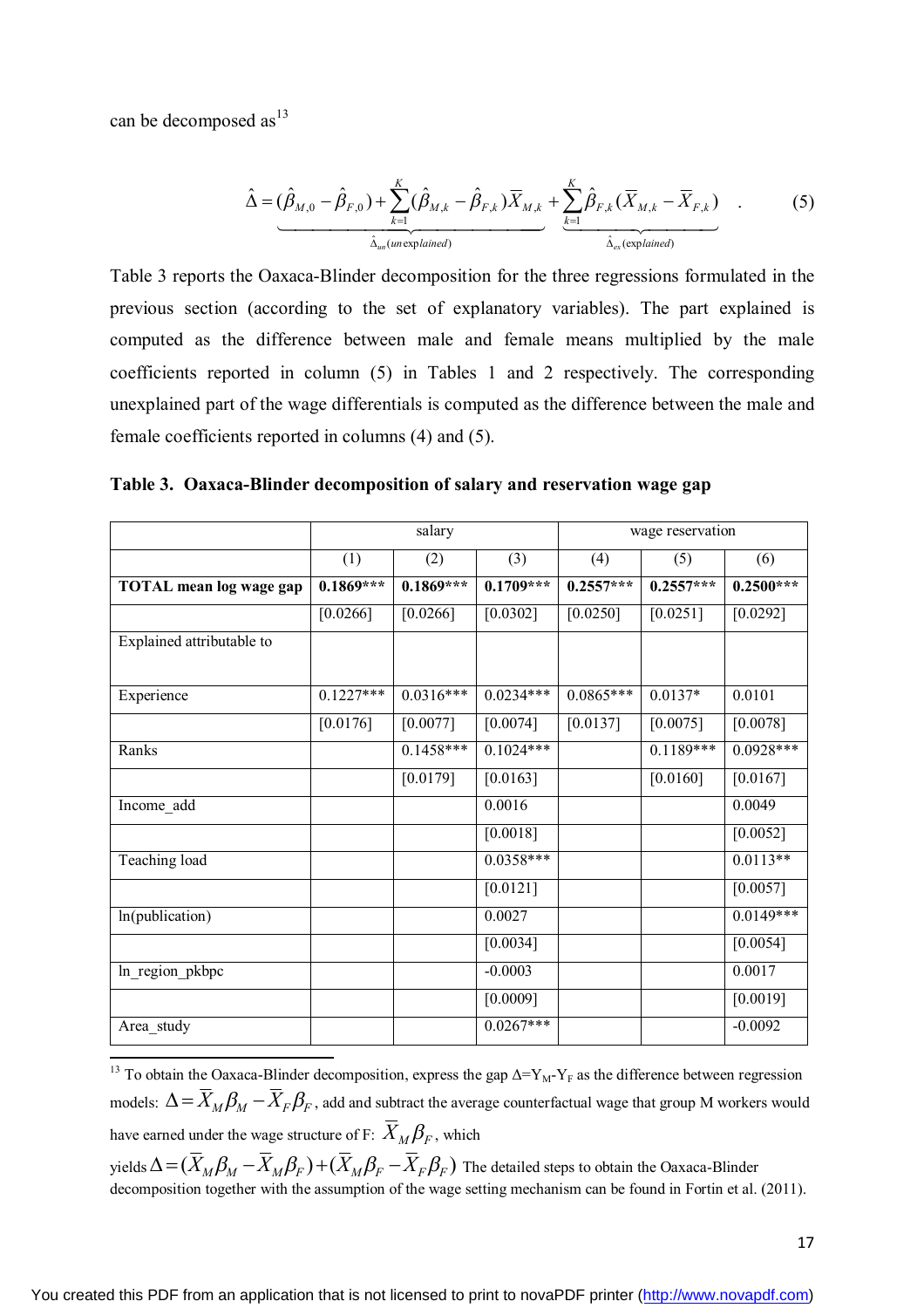| N                               | 1568        | 1568        | 1196                   | 1568        | 1568        | 1196                  |
|---------------------------------|-------------|-------------|------------------------|-------------|-------------|-----------------------|
|                                 | [0.0225]    | [0.0201]    | [0.0236]               | [0.0217]    | [0.0202]    | [0.0247]              |
| <b>Total unexplained</b>        | $0.0642***$ | 0.0094      | $-0.024$               | $0.1692***$ | $0.1230***$ | $0.0981***$           |
|                                 |             |             | [0.0239]               |             |             | [0.0249]              |
| HEI_type                        |             |             | $0.0579**$             |             |             | $0.0487*$             |
|                                 |             |             | [0.0324]               |             |             | [0.0330]              |
| HEI category                    |             |             | 0.0371                 |             |             | $-0.0606*$            |
| Area_study                      |             |             | [0.4355]               |             |             | [0.4127]              |
|                                 |             |             | [1.0446]<br>$-0.2399$  |             |             | 0.0674                |
| ln_region_pkbpc                 |             |             |                        |             |             | $[1.0765]$            |
|                                 |             |             | [0.0904]<br>$-1.9906*$ |             |             | [0.0923]<br>$-0.7629$ |
| In(publication)                 |             |             | $-0.0623$              |             |             | 0.1517                |
|                                 |             |             | [0.9130]               |             |             | [0.9455]              |
| <b>Teaching load</b>            |             |             | $-5.593***$            |             |             | $-0.8808$             |
|                                 |             |             | [0.0245]               |             |             | [0.0253]              |
| Income add                      |             |             | $0.0440*$              |             |             | 0.0263                |
|                                 |             | [0.0170]    | [0.0182]               |             | [0.0170]    | [0.0190]              |
| Ranks                           |             | 0.018       | 0.0094                 |             | 0.0033      | 0.0217                |
|                                 | $[0.0594]$  | [0.0651]    | [0.0731]               | [0.0575]    | [0.0656]    | $[0.0763]$            |
| Experience                      | $0.1468**$  | 0.0685      | 0.0192                 | $-0.0574$   | $-0.1306**$ | $-0.0886$             |
|                                 | $[0.0643]$  | [0.0718]    | [1.5867]               | [0.0624]    | $[0.0723]$  | [1.6064]              |
| Constant                        | $-0.0827$   | $-0.077$    | 7.6944***              | $0.2266***$ | $0.2503***$ | 1.5752                |
| Unexplained attributable to     |             |             |                        |             |             |                       |
|                                 | [0.0176]    | [0.0201]    | [0.0252]               | [0.0137]    | [0.0162]    | [0.0225]              |
| <b>Total explained by model</b> | $0.1227***$ | $0.1774***$ | $0.1949***$            | $0.0865***$ | $0.1326***$ | $0.1519***$           |
|                                 |             |             | [0.0070]               |             |             | [0.0082]              |
| HEI_type                        |             |             | 0.0072                 |             |             | $0.0253***$           |
|                                 |             |             | [0.0034]               |             |             | [0.0039]              |
| HEI_category                    |             |             | $-0.0046$              |             |             | 0.0001                |
|                                 |             |             | $\sqrt{0.0091}$        |             |             | [0.0114]              |

Notes: \*  $p<0.10$ , \*\*  $p<0.05$ , \*\*\*  $p<0.01$ . Reference group: males, calculation using male coefficients from column (5) of Tables 1 and 2. Standard errors in parenthesis. Groups of variables: Experience (Experience, Experience<sup>2</sup>), Ranks (Rank\_assistant, Rank\_adjhab, Rank\_assprof, Rank\_fullprof), Teaching load (log of teaching\_load\_cont, log of teaching\_load\_real), Area of study (area\_studyAGR, area\_studyBIO, area\_studyHUM, area\_studyMED, area\_studySCI, area\_studySOC, area\_studyTEch), HEI\_category (category2 , category3, category4), HEI\_type (HEI\_ekon, HEI\_pedag, HEI\_tech, HEI\_agri, HEI\_sport).

Source: Own calculation with the use of *Oaxaca* procedure in Stata.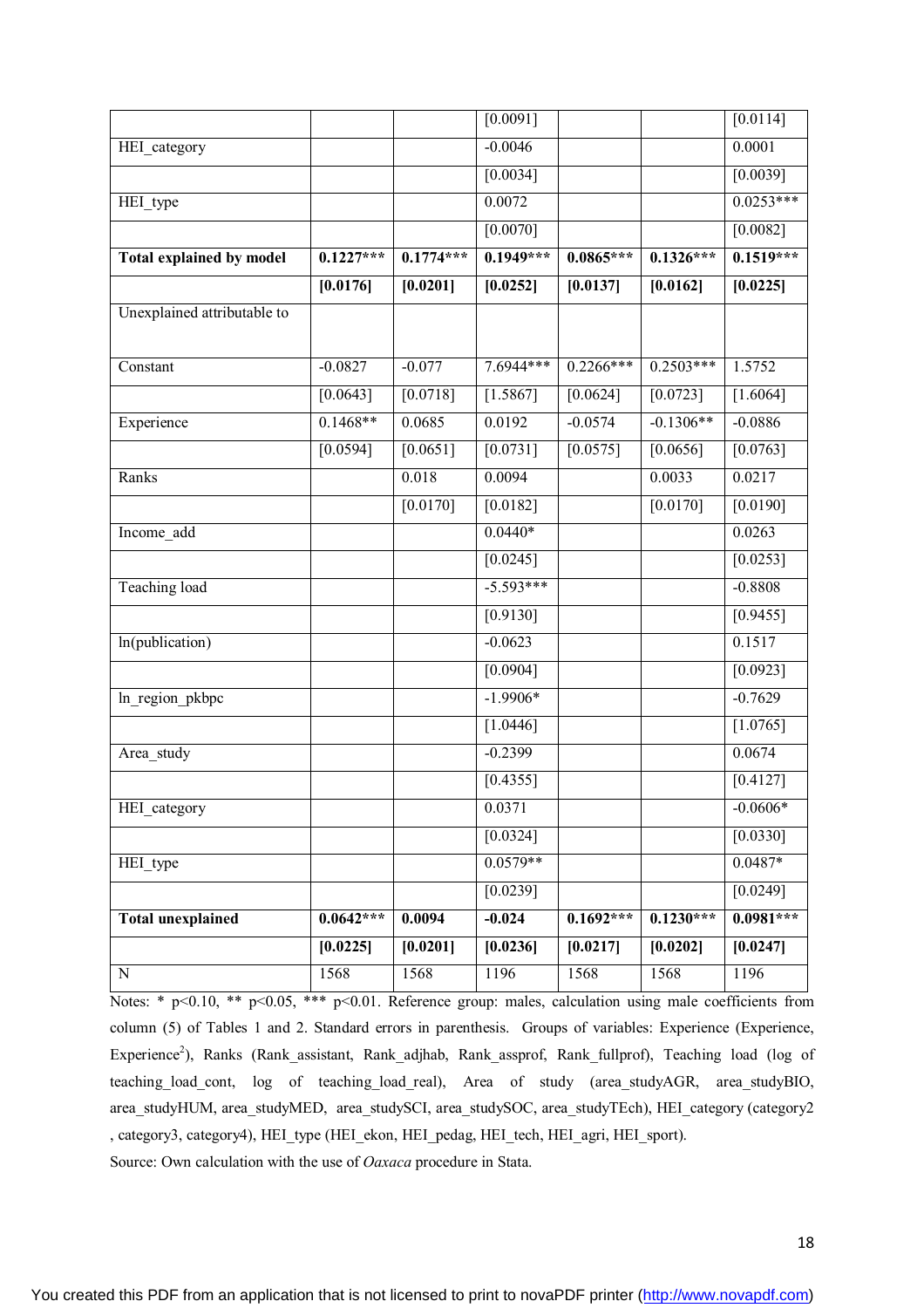Table 3 reports the decomposition of mean wage differentials and the contribution of independent variables to the explained (upper panel) and unexplained wage gap (lower panel). To clarify the presentation, some of the variables are grouped, e.g. all rank dummies are grouped into the category *Ranks*. Columns (1) to (3) give the decomposition of monthly salary; columns (4) to (6) show the reservation wages corresponding to the models in Tables 1 and 2. When the simplest regression with just experience variables is considered (experience and experience squared), the unexplained part of the mean salary accounts for 0.06 log points out of the 0.187; see column (1). However, when rank and other variables are included then the unexplained part is not significant for monthly salaries. For the reservation wage the situation is different. The discriminating part constitutes from 66% to 39% of the overall wage gap. For the explained part, rank is the factor with the most explanatory power for both salaries and reservation wages  $(0.1024$  out of  $0.1949 - 53\%$  – for salaries and  $0.0928$  out of  $0.1519 - 60\%$  – for reservation wages).

#### **3.5 Quantile regression**

It is well documented that decomposition of mean wages can hide differences in discrimination at the bottom or top of the distribution (e.g. Fortin et al. (2011)). To obtain as detailed a picture as possible of the gender wage gap, the final part of this paper is dedicated to a decomposition of the differences in distribution using a quantile regression. We follow the procedure of Melly (2006) to calculate the decomposition of quantile regression uniformly distributed between 0 and 1 for two different models of salaries and reservation wages depending on the set of covariates included in the regression. Figure 3 plots the decomposition as a function of quantiles for salary and Figure 4 for reservation wages, with the baseline model without rank in the left-hand graph and the specification with rank and all the other covariates in the one on the right.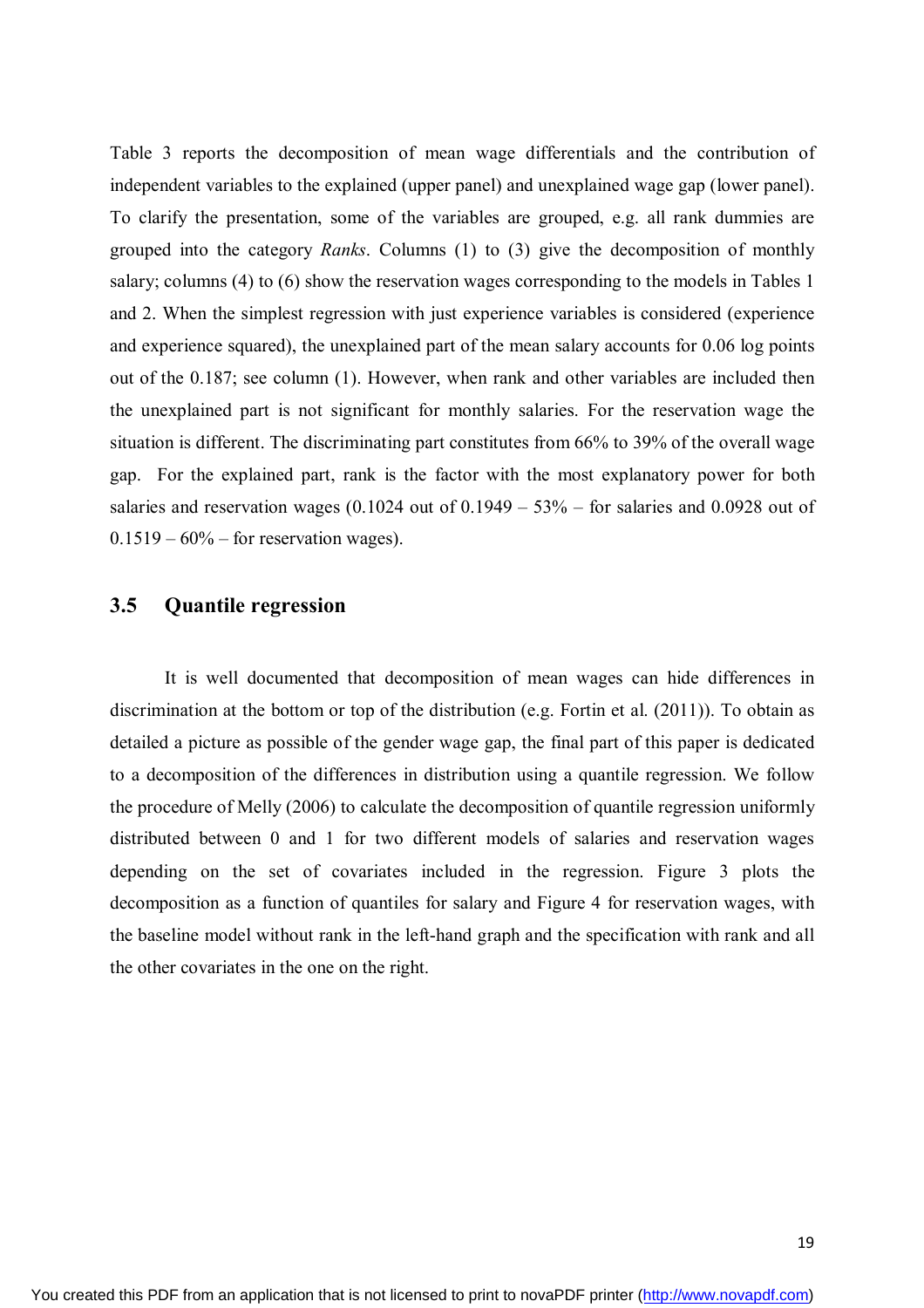

#### **Fig 3. Decomposition of the gender salary gap using quantile regression**

Notes: Model without ranks (left-hand graph) corresponding to the specification (1) in Table 3. Model with ranks and all other covariates as in specification (3) in Table (3). Source: own compilation with the use of the *rqdeco* procedure in Stata.

The estimated total differentials shows that the gender salary and reservation wage gaps are higher at the top end of the distribution than at the lower end (the curves are Sshaped). This could be interpreted as an indicator of a glass ceiling phenomenon. In fact, for monthly salary, after controlling for the effects of all the other characteristics (right-hand graph), the unexplained part of the differentials is first decreasing (a negative value indicates discrimination against males) but after the  $80<sup>th</sup>$  percentile it is increasing by up to 0.1 log points. A different situation is observed for the reservation wage. The total and explained differentials are increasing while the unexplained part is relatively stable, only decreasing at the very end of the distribution.



**Fig. 4 Decomposition of the gender reservation wage gap using quantile regression**

Notes: Model without ranks (left graph) corresponding to specification (4) in Table 3. Model with ranks and all other covariates as in specification (6) in Table (3).

Source: own compilation with the use of the *rqdeco* procedure in Stata.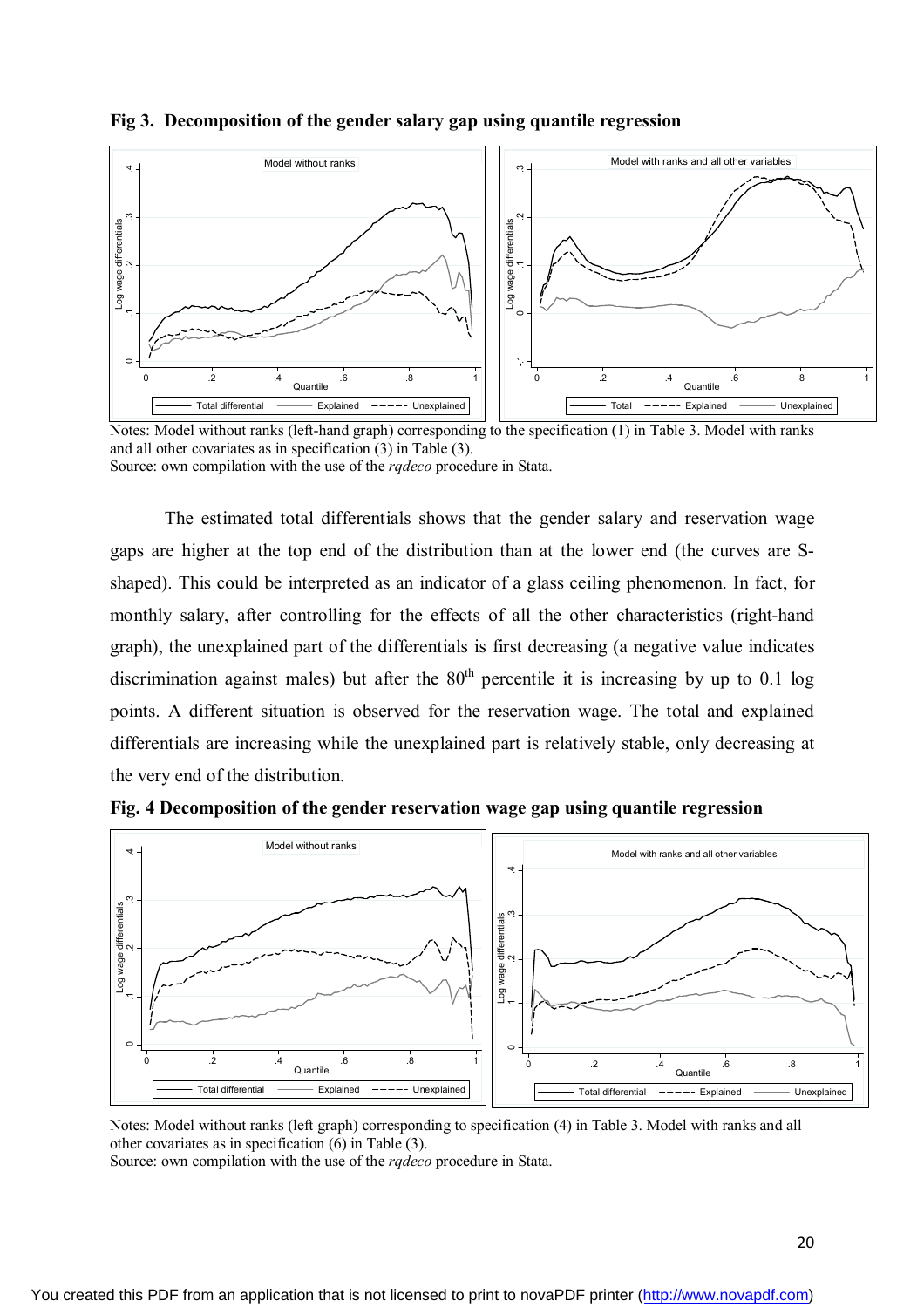### **4 Conclusions**

This paper has made several contributions to understanding of the gender wage gap in the specific higher education sector labour market. To the best of our knowledge it is the first paper to provide empirical evidence on this topic in Polish academia, which is currently undergoing a substantial reform. The analysis has been based on unique web survey data since information about salaries in Poland is confidential, which in itself can be viewed as an impediment to a transparent labour market.

A detailed examination has been conducted passing from descriptive statistics, through regression analysis, to decomposition methods. The study not only takes into account monthly salaries but also information about the reservation wage gap obtained from a questionnaire (in response to a question asking academics the lowest acceptable salary above which they would not take on additional work). In the regression analysis it was shown that the variable related to productivity (publication record) is not among the important determinants of salary, but it was shown to be positively correlated with reservation wages. This lack of relationship between research productivity and individual academics' salaries questions the way research is assessed, and can be considered demotivating in terms of careers in Polish academia. Additionally, it was found that the gender salary gap disappears when rank dummies are included as additional covariates. This finding is suggestive of the importance of rank in explaining the gender salary differential.

Decomposition techniques made it possible to directly assess the factors that are quantitatively important for the gender wage gap. An Oaxaca-Blinder decomposition indicates that differences in rank account for the greatest proportion of the salary and reservation wage gender gaps – which suggests that how men and women are promoted should be explored in more detail. A further important development in this study has been the use of a quantile regression tool. Going beyond the mean shows that both the differences in raw salary and reservation wages between females and males are more pronounced at the top of the distribution. The increasing unexplained part of differentials at the high end of the distribution could be a sign of a glass ceiling in Polish academia; for reservation wages the discriminating part was more stable.

Our analysis has straightforward policy implications. The results indicate that the rigid pay scales in force seem to be a successful tool in eliminating a gender salary gap. Additionally, analysis of the reservation wage gap could be useful for establishing salaries at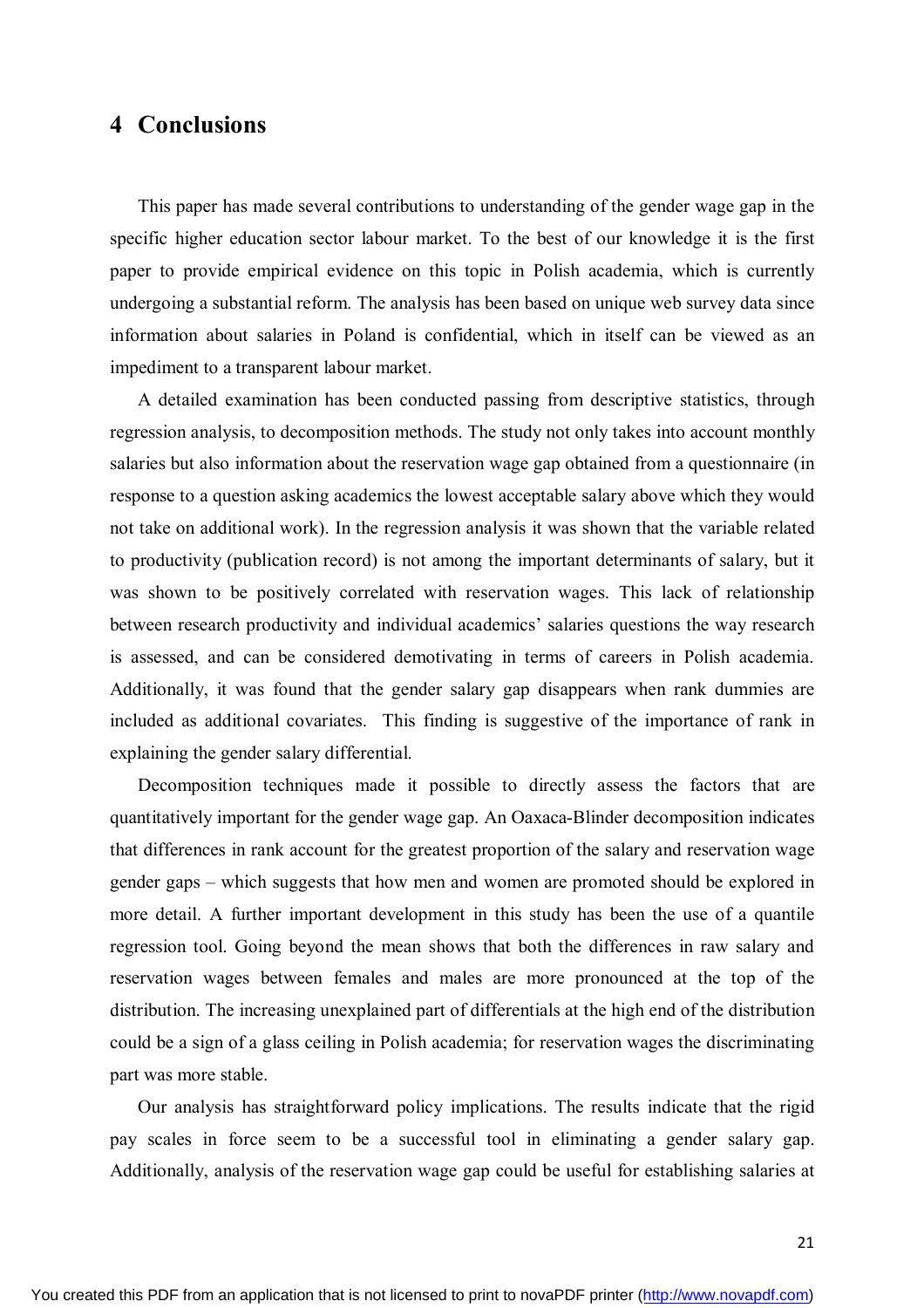each level in order to guarantee that members of academic staff in Poland hold only one contract at a time. Finally, the lack of correlation between productivity and salary level should be thoroughly analysed in future studies, and, if confirmed, adequate policy initiatives should be introduced to relate the efficiency of individuals to their remuneration.

#### **References**

- Albrecht, J., Bjorklund, A., & Vroman, S. (2003). Is there a glass ceiling in Sweden? *Journal of Labor Economics*, Vol. 21 1, 145–177.
- Arulampalam, W., Booth, A.L., & Bryan, M.L. (2007). Is there a glass ceiling over Europe? Exploring the gender pay gap across the wages distribution, *Industrial and Labor Relations Review,* 60 (2), 163–186.
- Adamchik VA,& Bedi AS. (2003). Gender Pay Differentials During the Transition in Poland, *Economics of Transition*; 11 (4), 697-726.
- Becker, G. S. (1971). *The Economics of Discrimination*, Chicago: University of Chicago Press.
- Berik, G., Van der Meulen Rodgers Y., & Seguino, S. (2009). Feminist economics of inequality, development and growth, *Feminist Economics*, 15(3), 1–33.
- Blackaby, D.H., Booth, A.L., & Frank, J. (2005). Outside offers and the gender pay gap, *The Economic Journal* , 115, F81–F107.
- Blackaby, D.H., Latreille, P., Murphy, P.D., O'Leary, N.C., & Sloane, P.J. (2007). An analysis of reservation wages for the economically inactive, *Economics Letters* 97,1–5.
- Blinder, A. (1973). Wage discrimination: Reduced form and structural estimates, *Journal of Human Resources*, 8(4), 436–455.

Booth, A. L. (2009), Gender and competition, *Labour Economics,* Vol. 16 (6), 599–606.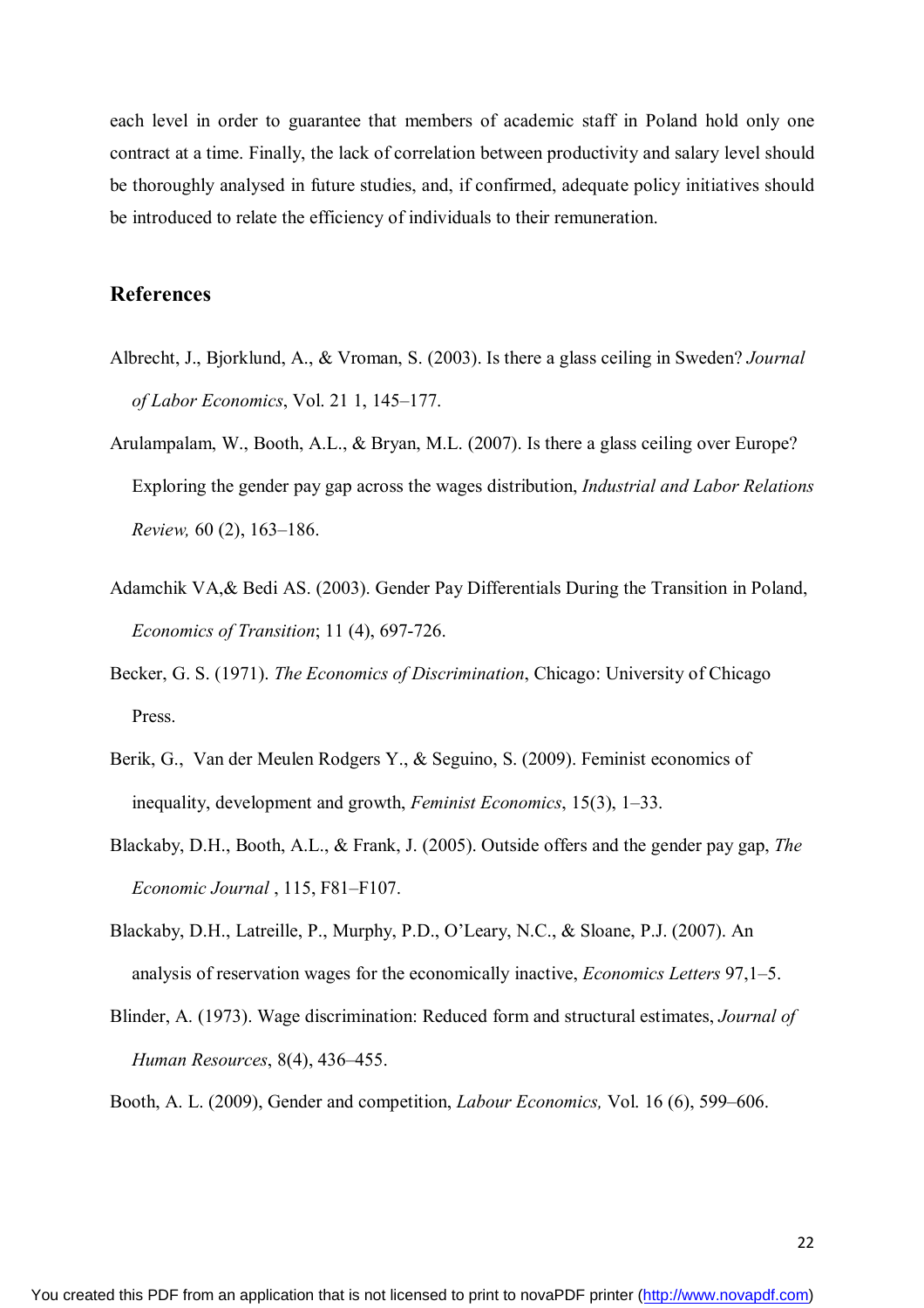- Brown, S., Roberts, J., & Taylo,r K. (2011), The gender reservation wage gap: Evidence from British Panel data, *Economics Letters*, 113, 88–91.
- Burke, K., Duncan, K, Krall L, & Spencer D. (2005), Gender differences in faculty pay and faculty salary compression, *The Social Science Journal*, 42 (2), 165–181.
- Cieślik, A., & Rokicki, B. (2013). Regional wage determinants in Poland: The empirical verification of the NEG approach, *Bank i Kredyt*, 44(2): 159-174.
- Ehrenberg, R.G., McGraw, M., & Mrdjenovic, J. (2006). Why do field differentials in average faculty salaries vary across universities? *Economics of Education Review,* 25, 241–248.
- Fortin, N., Lemieux, T., & Firpo, S. (2011). Decomposition Methods in Econometrics. In: O. Ashenfelter O & D. Card, *Handbook of Labor Economics*, Volume 4A, p.1–102, Elsevier.
- Garcia, J., Hernandez, P.J., & Loperz-Nicolaz A. (2001). How wide is the gap? An investigation of gender wage differences using quantile regression, *Empirical economics,* 26: 149-167.
- Ginther, D.K. (2003). Is MIT an Exception? Gender Pay Differences in Academic Science, *Bulletin of Science, Technology Society*, Vol. 23, No. 1: 21-26.
- Ginther, D. K., & Hayes, K. J. (2003). Gender differences in salary and promotion for the faculty in the humanities 1977–95, *Journal of Human Resources*, 38(1), 34–73.
- Grajek, M. (2003). Gender Pay Gap in Poland, *Economics of Planning* , 36 (1), 23-44.
- Guo, C., Tsang M.C., & Ding X. (2010). Gender disparities in science and engineering in Chinese universities, *Economics of Education Review,* 29(2), 225–235.
- Healy, G., & Seierstad C. (2012) . Women's Equality in the Scandinavian Academy: A Distant Dream? *Work, Employment and Society,* Vol. 26, (2) 296-313.
- Johnson, G. E., & Stafford, F. P. (1974). The earnings and promotion of women faculty, *American Economic Review*, 64(6), 888–903.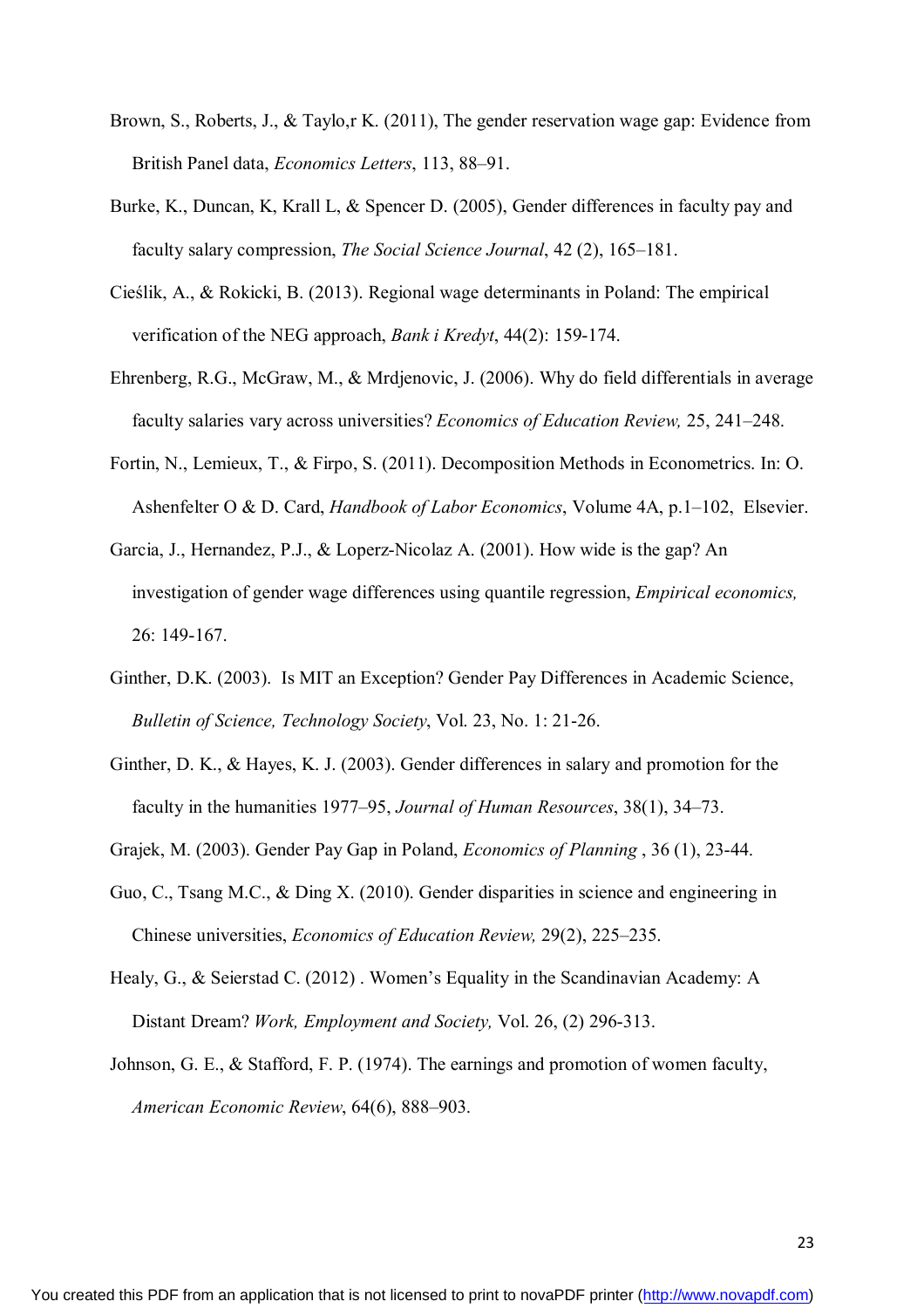- Lancaster, T., & Chesher, A., (1983). An econometric analysis of reservation wages, *Econometrica* 51 (6), 1661–1676.
- Lin ,E.S. (2010 ). Gender wage gaps by college major in Taiwan: Empirical evidence from the 1997–2003 Manpower Utilization Survey, *Economics of Education Review,* 29, 156–164.
- Monks, J., & Robinson, M. (2000). Gender and racial earnings differentials in academic labor markets., *Economic Inquiry*, 38(4), 662–671.
- McKenna C. J. (1990). The Theory of Search In Labour Markets. In: D. Sapsford & Z. Tzannatos (eds.),*Current Issues In Labour Economics*, 33-62, Macmillan, London.
- Melly, B. (2006). Estimation of counterfactual distributions using quantile regression. Discussion paper, University of St. Gallen, http://www.alexandria.unisg.ch/Publikationen/22644.
- Mincer, J. & Polachek S. (1974). Family Investments in Human Capital: Earnings of Women, *Journal of Political Economy*, 82:2 pt. 2, S76-S108.
- Moore, W.J., Newman, R. J., & Dek, T. (2007). Academic pay in the United Kingdom and the United States: The differential return to productivity and the lifetime earnings gap, *Southern Economic Journal*, 73(3), 717–732.
- Newell A, & Socha M. (2005). The Distribution of Wages in Poland. IZA Discussion Paper No. 1485.
- Oaxaca, R. L. (1973). Male–female wage differentials in urban labor markets, *International Economic Review*, 14(3), 693–709.
- Ransom, M. R. (1993). Seniority and monopsony in the academic labor market, *American Economic Review*, 83(1), 221–233.
- Robst J., VanGilder J., & Polachek S. (2003). Perceptions of female faculty treatment in higher education: which institutions treat women more fairly? *Economics of Education Review,* 22, 59–67.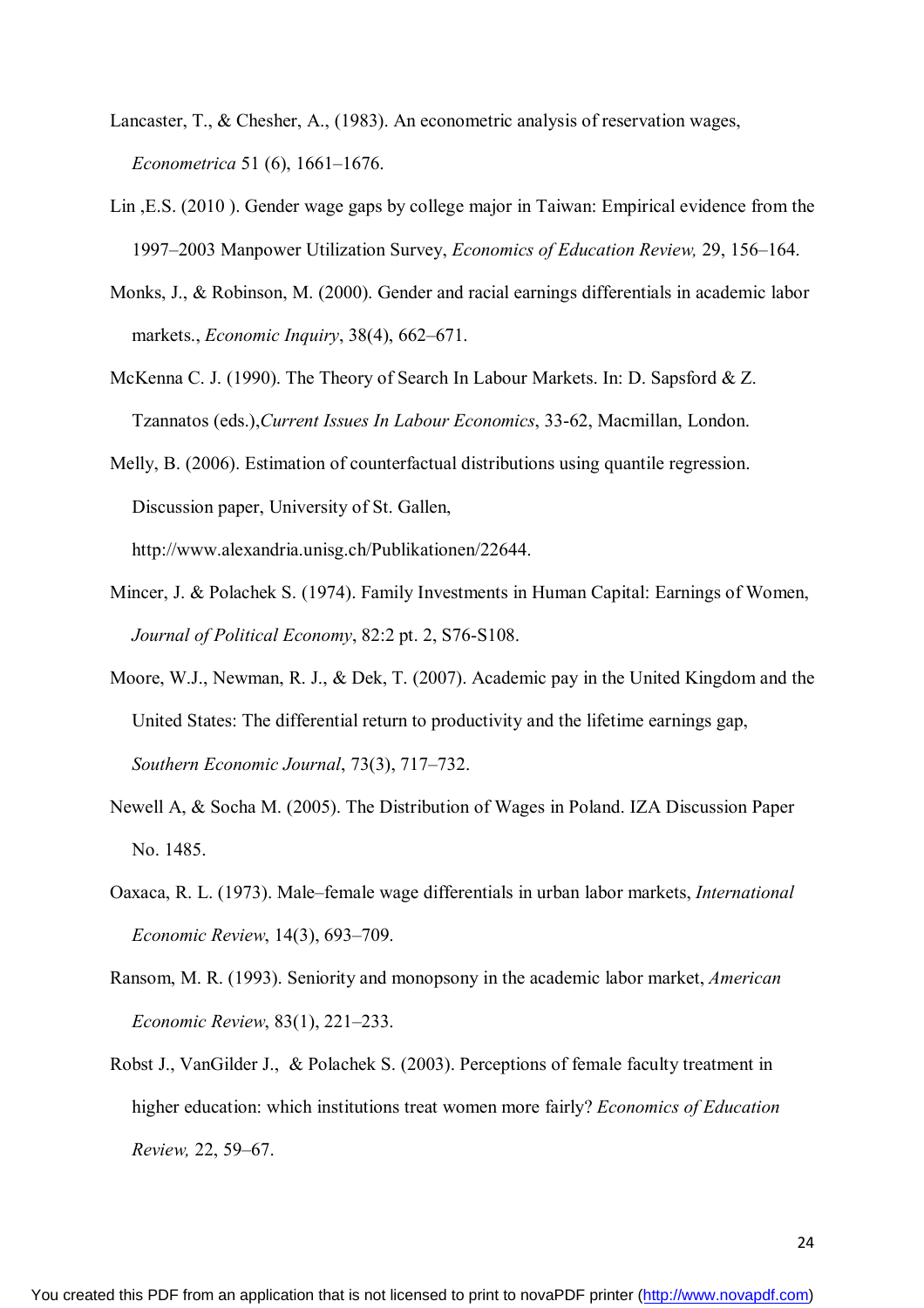- Ruzik, A. & Rokicka, M. (2010). The Gender Pay Gap in Informal Employment in Poland CASE Network Studies and Analyses No. 406. Available at: http://ssrn.com/abstract=1674939 or http://dx.doi.org/10.2139/ssrn.1674939.
- Takahashi A.M., & Takahashi S. (2011). Gender salary differences in economics departments in Japan, *Economics of Education Review,* 30 (6), 1306– 1319.
- Toutkoushian R.K. S. (1998). Sex Matters Less for Younger Faculty: Evidence of Disaggregate Pay Disparities from the 1988 and 1993 NCES Surveys, *Economics of Education Review*, 17(1), 75–71.

Tukey J.W. (1977). *Exploratory Data Analysis*, Addison-Wesley.

- Toumanoff, P. (2005). The effects of gender on salary-at-hire in the academic labor market*, Economics of Education Review*, 24 (2), 179–188.
- Ward M. (2001). Gender, Salary and Promotion in the Academic Profession, *Scottish Journal of Political Economy*, Volume 48, Issue 3: 283–302.
- Wolszczak-Derlacz J. (2013). Mind the Gender Wage Gap the Impact of Trade and Competition on Sectoral Wage Differences, *The World Economy*, 36(4), 437-464.
- Wolszczak-Derlacz, J. &Parteka, A. (2010) Scientific Productivity of Public Higher Education Institutions in Poland: A Comparative Bibliometric Analysis, Ernst & Young; Warsaw.

http://webapp01.ey.com.pl/EYP/WEB/eycom\_download.nsf/resources/Scientific\_producti vity.pdf/\$FILE/Scientific\_productivity.pdf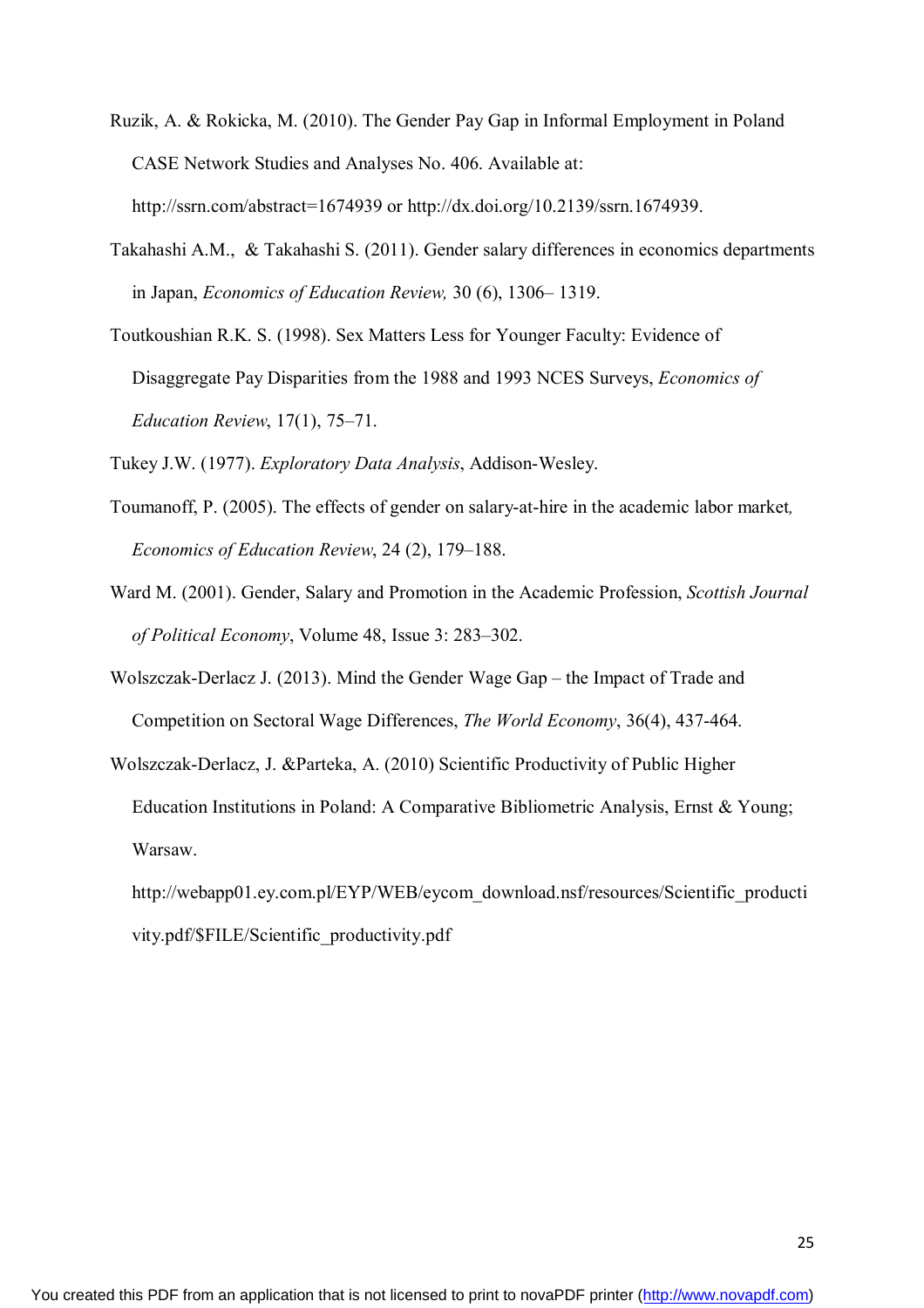# **Appendix**

## **Table A1. Summary statistics**

|                                      | FEMALE $(n=653)$ |                         |         | MALE $(n=928)$ |                  |         |
|--------------------------------------|------------------|-------------------------|---------|----------------|------------------|---------|
|                                      | mean             | median                  | Std.    | mean           | median           | Std.    |
| <b>SALARY AND INCOME (in</b><br>PLN) |                  |                         |         |                |                  |         |
| Salary                               | 4438.11          | 3520                    | 2828.93 | 5180.81        | 4000             | 2924.66 |
| Salary add homeuniv                  | 478.18           | 280.5                   | 1618.45 | 532.68         | 333.333<br>3     | 895.38  |
| Salary overhours                     | 303.72           | 166.666<br>7<br>83.3333 | 448.54  | 422.26         | 250              | 747.97  |
| Salary grants                        | 583.78           | 4                       | 2027.66 | 718.72         | 250              | 1600.68 |
| Salary other                         | 260.15           | $\boldsymbol{0}$        | 930.24  | 349.78         | 58.3333<br>3     | 833.24  |
| Income add                           | 0.56             | 1                       | 0.50    | 0.60           |                  | 0.49    |
| Income add fulltime                  | 1788.71          | 1250                    | 2263.48 | 2664.40        | 1000             | 5798.12 |
| Income add parttime                  | 1172.68          | 500                     | 2206.97 | 1346.02        | 833.333<br>3     | 1708.03 |
| Income add ownent                    | 1018.03          | $\boldsymbol{0}$        | 2322.23 | 1460.39        | $\boldsymbol{0}$ | 3499.33 |
| Income add research                  | 361.81           | $\boldsymbol{0}$        | 736.80  | 397.23         | $\mathbf{0}$     | 751.15  |
| Income add other                     | 710.83           | 166.666<br>7            | 1162.14 | 954.73         | 250              | 1654.79 |
| Income add total                     | 1373.35          | 208.333<br>3            | 2654.10 | 2202.51        | 416.666<br>7     | 4487.36 |
| Wage reservation                     | 5771.14          | 5000                    | 2704.00 | 7217.21        | 6000             | 3258.48 |
| Salary stand                         | 3669.97          | 2863.63<br>6            | 2512.92 | 4494.57        | 3214.28<br>6     | 3013.79 |
| Wage res stand                       | 5409.82          | 4500                    | 3150.72 | 6988.52        | 6000             | 3806.82 |
| <b>INCOME TOTAL</b>                  | 6263.68          | 4566.66<br>7            | 5309.76 | 8336.15        | 6471.97          | 6480.78 |
| <b>Personal characteristics</b>      |                  |                         |         |                |                  |         |
| Age                                  | 40.53            | 38                      | 9.75    | 44.50          | 41               | 11.65   |
| Experience                           | 15.18            | 12                      | 10.30   | 19.44          | 16               | 12.53   |
| Degree                               |                  |                         |         |                |                  |         |
| Master                               | 0.14             | $0\,$                   | 0.34    | $0.08\,$       | $\boldsymbol{0}$ | 0.27    |
| Doctor                               | 0.67             | $\mathbf{1}$            | 0.47    | 0.54           | $\mathbf{1}$     | 0.50    |
| Habilitation                         | 0.14             | $\mathbf{0}$            | 0.34    | 0.23           | $\boldsymbol{0}$ | 0.42    |
| Professorship                        | 0.06             | $\boldsymbol{0}$        | 0.23    | 0.16           | $\boldsymbol{0}$ | 0.36    |
| Job characteristic                   |                  |                         |         |                |                  |         |
| Teaching load contract               | 223.69           | 230                     | 31.49   | 219.30         | 225              | 32.95   |
| Teaching load realised               | 278.66           | 250                     | 94.43   | 291.27         | 260              | 110.28  |
| Publications                         | 70.97            | 50                      | 80.82   | 97.46          | 56               | 134.23  |
| Rank                                 |                  |                         |         |                |                  |         |
| Assistant                            | 0.18             | $\boldsymbol{0}$        | 0.38    | 0.11           | $\boldsymbol{0}$ | 0.31    |
| Adjunct                              | 0.63             | 1                       | 0.48    | 0.51           | 1                | 0.50    |
| Adjunct hab                          | 0.03             | $\boldsymbol{0}$        | 0.17    | 0.05           | $\boldsymbol{0}$ | 0.22    |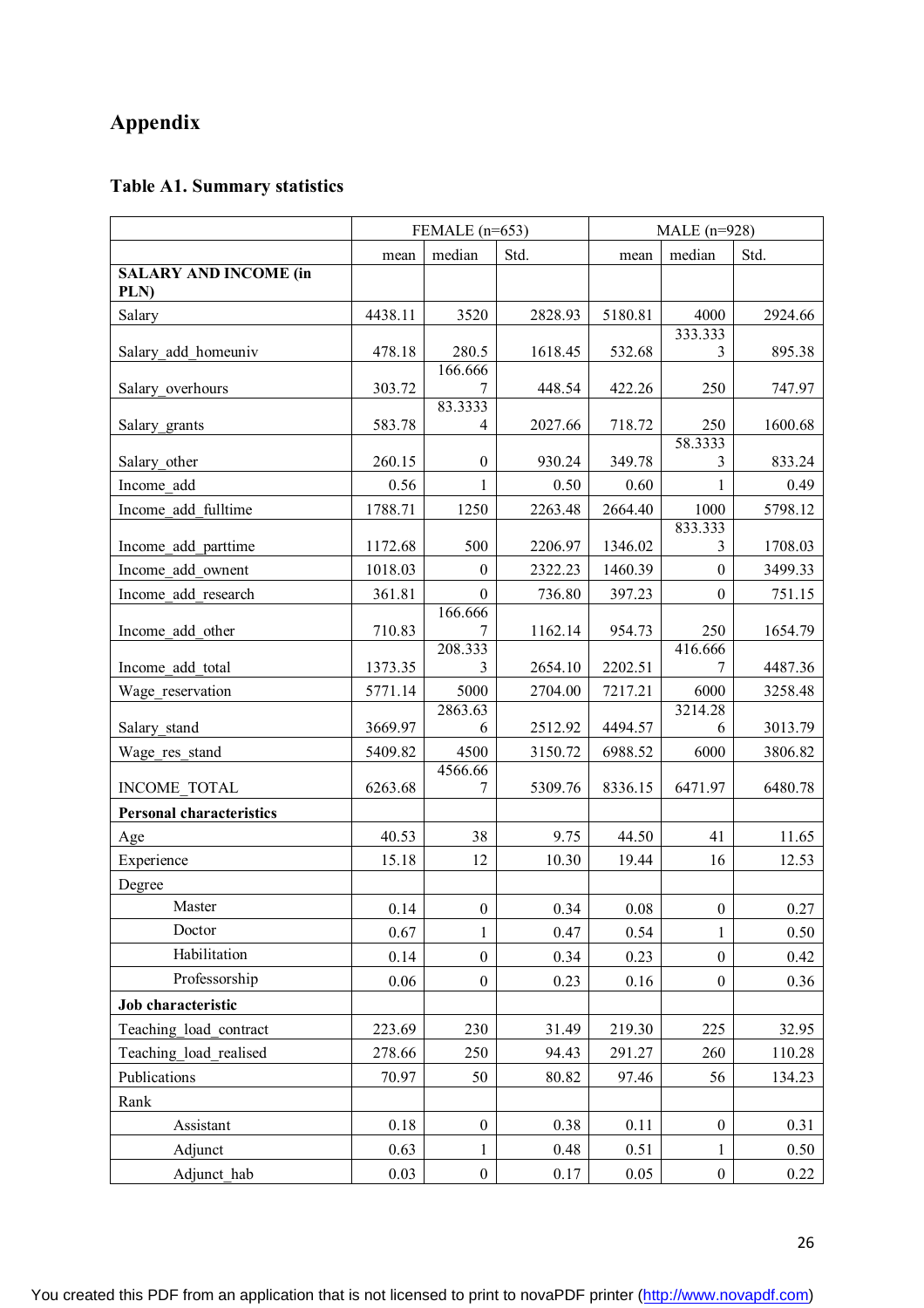| Associate professor                               | 0.13         | $\overline{0}$   | 0.33     | 0.21         | $\boldsymbol{0}$ | 0.41    |
|---------------------------------------------------|--------------|------------------|----------|--------------|------------------|---------|
| Full professor                                    | 0.03         | $\mathbf{0}$     | 0.18     | 0.12         | $\boldsymbol{0}$ | 0.32    |
| Area of academic study                            |              |                  |          |              |                  |         |
| Humanities                                        | 0.21         | $\overline{0}$   | 0.41     | 0.11         | $\boldsymbol{0}$ | 0.32    |
| <b>Social Studies</b>                             | 0.37         | $\overline{0}$   | 0.48     | 0.26         | $\boldsymbol{0}$ | 0.44    |
| Science                                           | 0.04         | $\mathbf{0}$     | 0.21     | 0.16         | $\boldsymbol{0}$ | 0.37    |
| <b>Biological sciences</b>                        | 0.15         | $\overline{0}$   | 0.36     | 0.10         | $\overline{0}$   | 0.30    |
| Technological sciences                            | 0.10         | $\overline{0}$   | 0.30     | 0.26         | $\boldsymbol{0}$ | 0.44    |
| Agricultural, forestry and<br>veterinary sciences | 0.07         | $\boldsymbol{0}$ | 0.25     | 0.06         | $\boldsymbol{0}$ | 0.24    |
| Medical, health and sport<br>sciences             | 0.04         | $\overline{0}$   | 0.21     | 0.03         | $\boldsymbol{0}$ | 0.17    |
| The arts                                          | 0.01         | $\overline{0}$   | 0.12     | 0.02         | $\boldsymbol{0}$ | 0.13    |
| <b>HEI</b> characteristic                         |              |                  |          |              |                  |         |
| Location                                          |              |                  |          |              |                  |         |
| region GDPpc                                      | 37418.4<br>3 | 35597            | 10352.66 | 37836.2<br>3 | 35597            | 9745.15 |
| region_POLav                                      | 100.86       | 96               | 27.91    | 101.99       | 96               | 26.27   |
| Type of HEI                                       |              |                  |          |              |                  |         |
| HEI ekon                                          | 0.05         | $\overline{0}$   | 0.23     | 0.04         | $\boldsymbol{0}$ | 0.20    |
| HEI pedag                                         | 0.07         | $\overline{0}$   | 0.26     | 0.04         | $\boldsymbol{0}$ | 0.21    |
| HEI tech                                          | 0.19         | $\overline{0}$   | 0.39     | 0.35         | $\boldsymbol{0}$ | 0.48    |
| HEI agri                                          | 0.09         | $\overline{0}$   | 0.28     | 0.08         | $\boldsymbol{0}$ | 0.27    |
| HEI univ                                          | 0.56         | $\mathbf{1}$     | 0.50     | 0.45         | $\boldsymbol{0}$ | 0.50    |
| HEI sport                                         | 0.02         | $\overline{0}$   | 0.15     | 0.02         | $\mathbf{0}$     | 0.14    |
| HEI other                                         | 0.01         | $\mathbf{0}$     | 0.10     | 0.01         | $\boldsymbol{0}$ | 0.11    |
| Category                                          |              |                  |          |              |                  |         |
| $\mathbf{1}$                                      | 0.38         | $\overline{0}$   | 0.49     | 0.47         | $\boldsymbol{0}$ | 0.50    |
| $\overline{c}$                                    | 0.31         | $\overline{0}$   | 0.46     | 0.28         | $\boldsymbol{0}$ | 0.45    |
|                                                   |              |                  |          |              |                  |         |
| $\overline{\mathbf{3}}$                           | 0.26         | $\overline{0}$   | 0.44     | 0.21         | $\boldsymbol{0}$ | 0.41    |

Notes: observation weight according to the representation of the given category in population. Source: own compilation.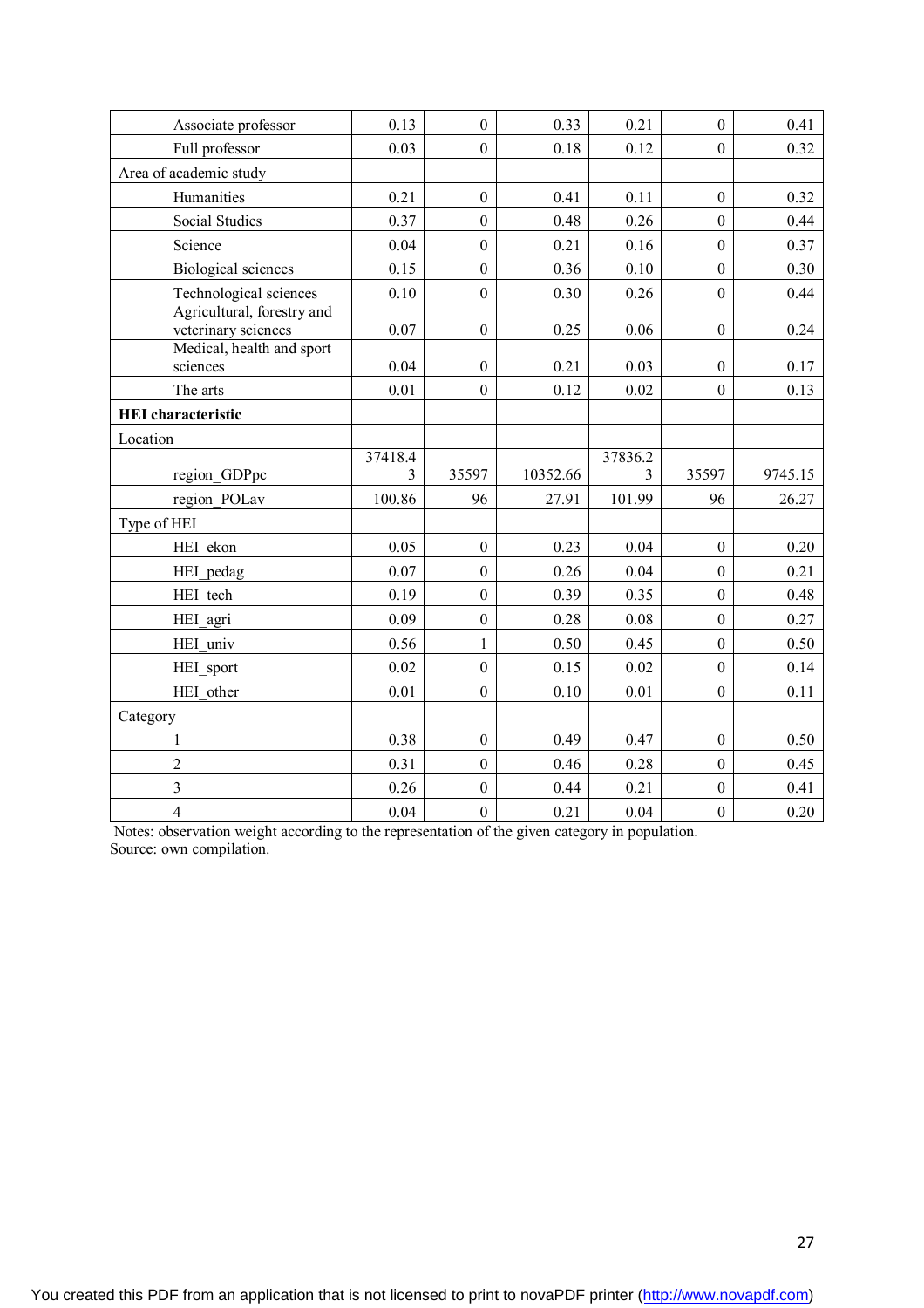## Questionnaire\*

| 1. | Imagine that higher education institutions are introducing a new contract for academics<br>with the following conditions:<br>teaching activity;<br>٠<br>research activity;<br>п<br>administrative work;<br>п<br>doing any additional work outside the home higher education institution, even<br>п<br>unpaid, is prohibited;<br>What should the annual quota of teaching hours be for such a contract? |
|----|--------------------------------------------------------------------------------------------------------------------------------------------------------------------------------------------------------------------------------------------------------------------------------------------------------------------------------------------------------------------------------------------------------|
|    | teaching hours per academic year                                                                                                                                                                                                                                                                                                                                                                       |
|    | 2. What is the minimum net monthly salary for which you would accept such a contract                                                                                                                                                                                                                                                                                                                   |
|    | (with the conditions described in question 1)?<br>PLN per month                                                                                                                                                                                                                                                                                                                                        |
|    | 3. What is your <b>basic monthly gross salary</b> (before taxes, social security and health<br>payments) from your home university?                                                                                                                                                                                                                                                                    |
|    | PLN per month                                                                                                                                                                                                                                                                                                                                                                                          |
|    | 4. How much is your extra annual gross pay for work at your home university such as                                                                                                                                                                                                                                                                                                                    |
|    | awards, bonuses and the so-called 13 <sup>th</sup> month?<br>PLN per year                                                                                                                                                                                                                                                                                                                              |
|    | 5. How much is your <b>annual gross overtime pay</b> for working extra teaching hours at your<br>home university?                                                                                                                                                                                                                                                                                      |
|    | PLN per year                                                                                                                                                                                                                                                                                                                                                                                           |
|    | 6. How much do you receive in the form of research grants (annual gross value) for work<br>at your home university?                                                                                                                                                                                                                                                                                    |
|    | PLN per year                                                                                                                                                                                                                                                                                                                                                                                           |
|    | 7. What other annual gross income do you receive from your home university?<br>PLN per year                                                                                                                                                                                                                                                                                                            |
|    | 8. Do you have an additional income other than remuneration for work at your home<br>university?<br>1. YES<br>2. NO                                                                                                                                                                                                                                                                                    |
|    | If you answer is NO then go to question 13                                                                                                                                                                                                                                                                                                                                                             |
|    | 9. What are your additional earnings from full-time work besides your salary from your<br>home university? Give the annual gross amount.                                                                                                                                                                                                                                                               |
|    | PLN per year                                                                                                                                                                                                                                                                                                                                                                                           |
|    | 10. What are your additional earnings from part-time work besides your salary from your<br>home university? Give the annual gross amount.                                                                                                                                                                                                                                                              |
|    | PLN per year                                                                                                                                                                                                                                                                                                                                                                                           |
|    | 11. What are your additional earnings from self-employed activities? Give the annual gross                                                                                                                                                                                                                                                                                                             |
|    | amount.<br>PLN per year                                                                                                                                                                                                                                                                                                                                                                                |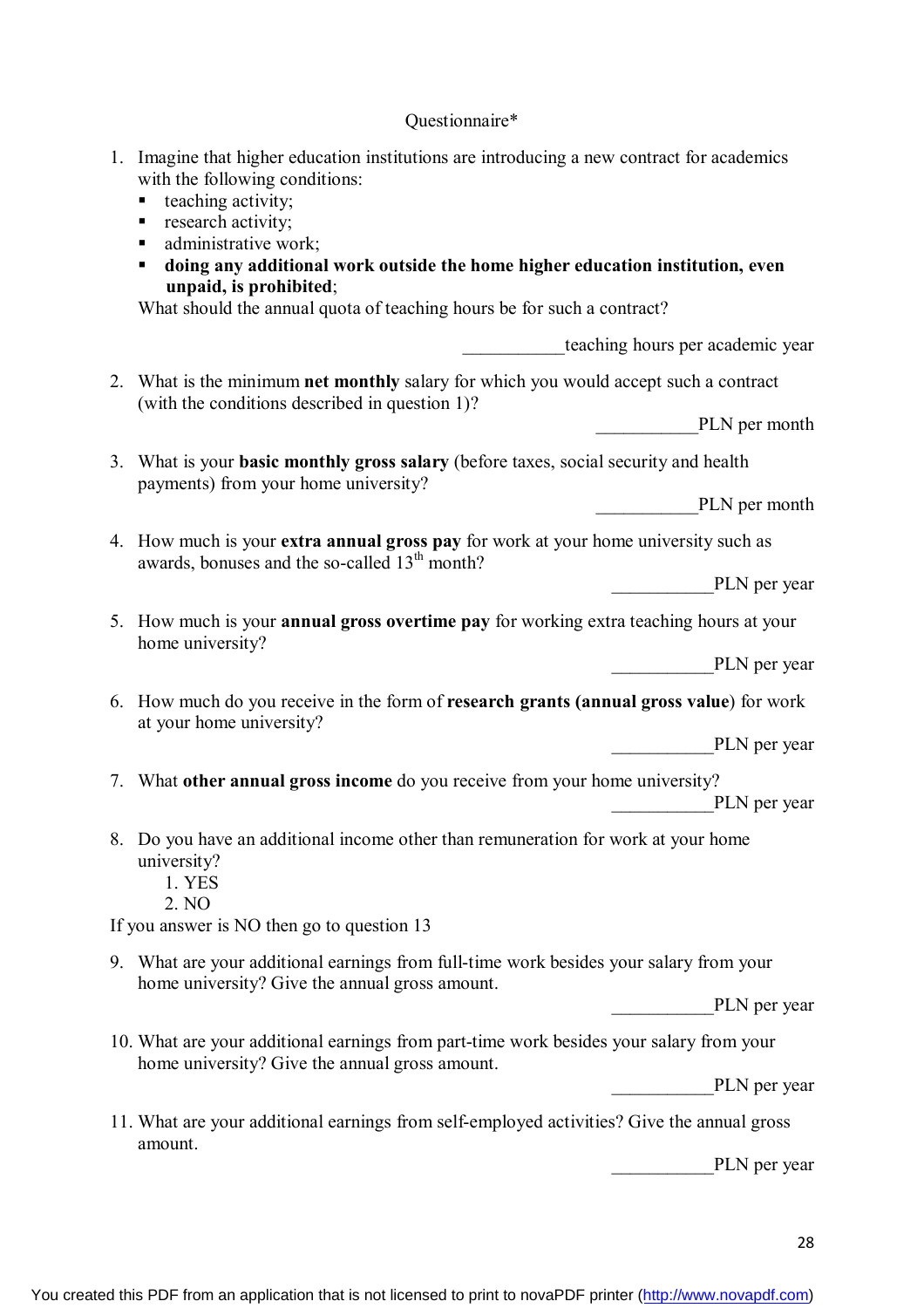12. What are your additional earnings from external research grants (not connected to your home institution). Give the annual gross amount.

PLN per year

13. What is the annual gross amount of any additional income (besides those stated in your answers to questions 9 to 12) obtained outside your home institution?

PLN per year

14. Your current age

- 15. Gender
	- 1. Male
		- 2. Female
- 16. How many years of experience have you had?

vears

17. Annual quota of teaching hours required by your current employment contract

teaching hours per year 18. What is your actual teaching load? How many hours do you actually teach annually?

- teaching hours per year
- 19. What is the highest degree you currently hold?
	- 1. Master
	- 2. Doctorate
	- 3. Habilitation
	- 4. Professorship
	- 5. Other, please, specify:
- 20. What is your current rank at your university?
	- 1. Assistant
	- 2 Adjunct
	- 3. Adjunct with habilitation
	- 4. Associate professor
	- 5. Full professor
	- 6. Other, specify:

21. Please provide the name of the higher education institution (HEI) where you currently work. If you work for more than one HEI please give the name of your main employer – the institution you are affiliated with.

22. In which department are you working? E.g. Department of Economics, Department of Law etc.

23. In which area of academic study are you specialized?

- 1. Humanities
- 2. Social studies
- 3. Science
- 4. Biological sciences
- 5. Technological sciences
- 6. Agricultural, forestry or veterinary sciences
- 7. Medical, health or sport sciences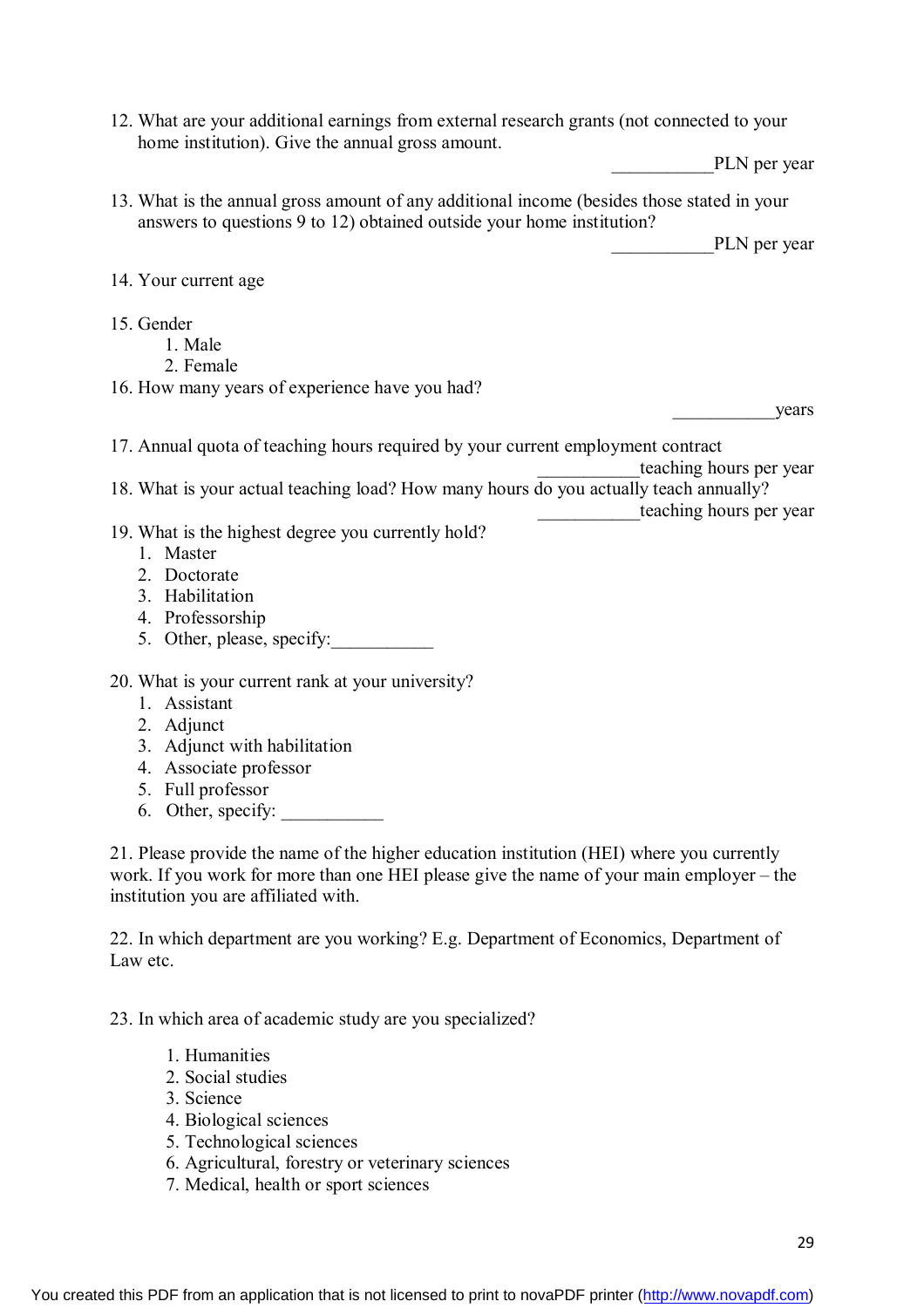- 8. The arts
- 9. Other, please, specify: \_\_\_\_\_\_\_\_\_\_\_

24. How many points have you received for your publications (articles, books etc.) in the last three years according to the scale provided by the Polish Ministry of Science and Higher Education (MSHE)?

\_\_\_\_\_\_\_\_\_\_\_ points

25. Do you have any remarks/comments?

\*This is the English translation of the original questionnaire in Polish